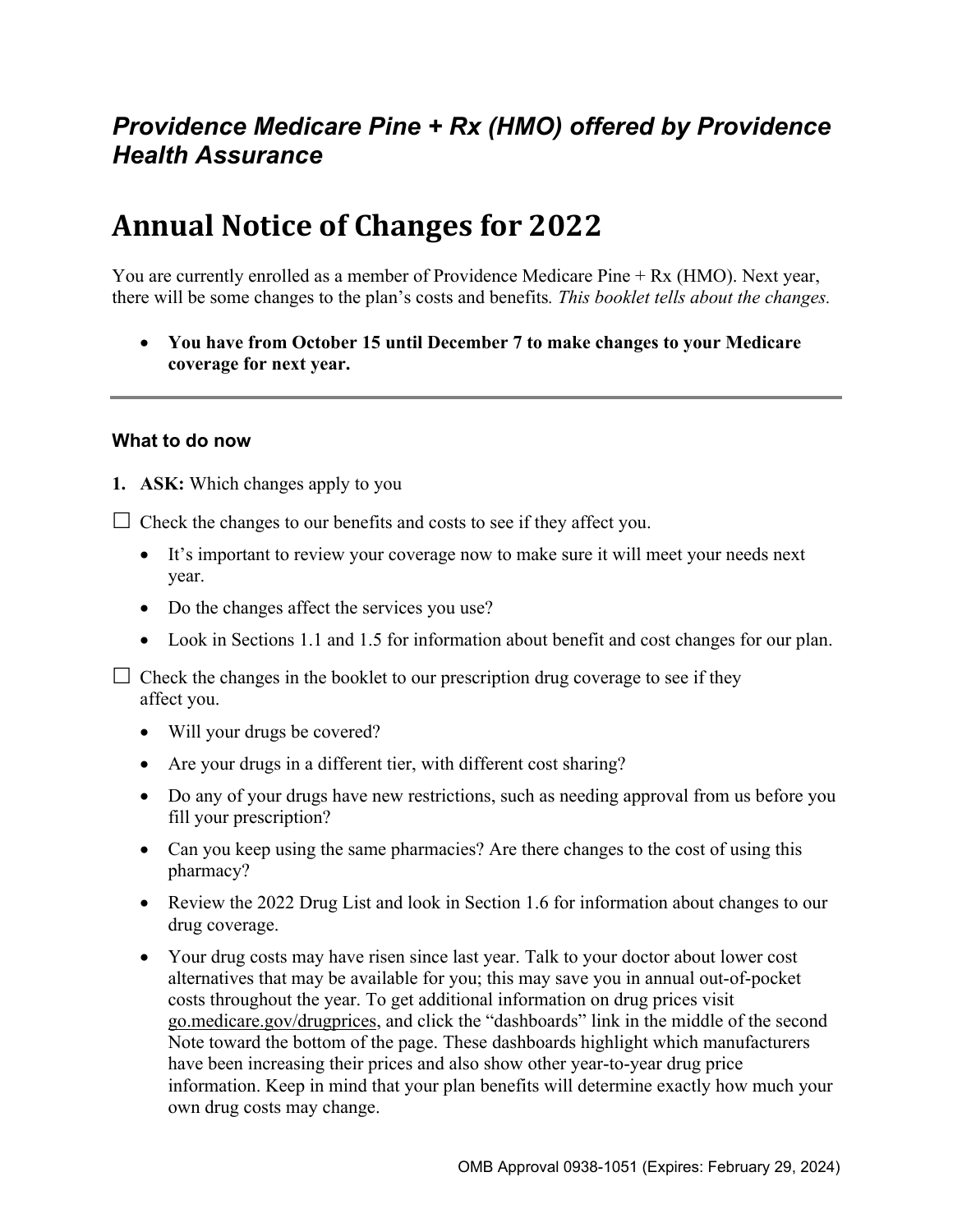$\Box$  Check to see if your doctors and other providers will be in our network next year.

- Are your doctors, including specialists you see regularly, in our network?
- What about the hospitals or other providers you use?
- Look in Sections 1.3 and 1.4 for information about our *Provider and Pharmacy Directory*.
- $\Box$  Think about your overall health care costs.
	- How much will you spend out-of-pocket for the services and prescription drugs you use regularly?
	- How much will you spend on your premium and deductibles?
	- How do your total plan costs compare to other Medicare coverage options?
- $\Box$  Think about whether you are happy with our plan.
- **2. COMPARE:** Learn about other plan choices

 $\Box$  Check coverage and costs of plans in your area.

- Use the personalized search feature on the Medicare Plan Finder at [www.medicare.gov/plan-compare](http://www.medicare.gov/plan-compare) website.
- Review the list in the back of your *Medicare & You 2022* handbook.
- Look in Section 3.2 to learn more about your choices.

 $\Box$  Once you narrow your choice to a preferred plan, confirm your costs and coverage on the plan's website.

#### **3. CHOOSE:** Decide whether you want to change your plan

- If you don't join another plan by December 7, 2021, you will be enrolled in Providence Medicare  $Pine + Rx$  (HMO).
- To change to a **different plan** that may better meet your needs, you can switch plans between October 15 and December 7.
- **4. ENROLL:** To change plans, join a plan between **October 15** and **December 7, 2021** 
	- If you don't join another plan by **December 7, 2021**, you will be enrolled in Providence Medicare Pine + Rx (HMO).
	- If you join another plan by **December 7, 2021**, your new coverage will start on **January 1, 2022.** You will be automatically disenrolled from your current plan.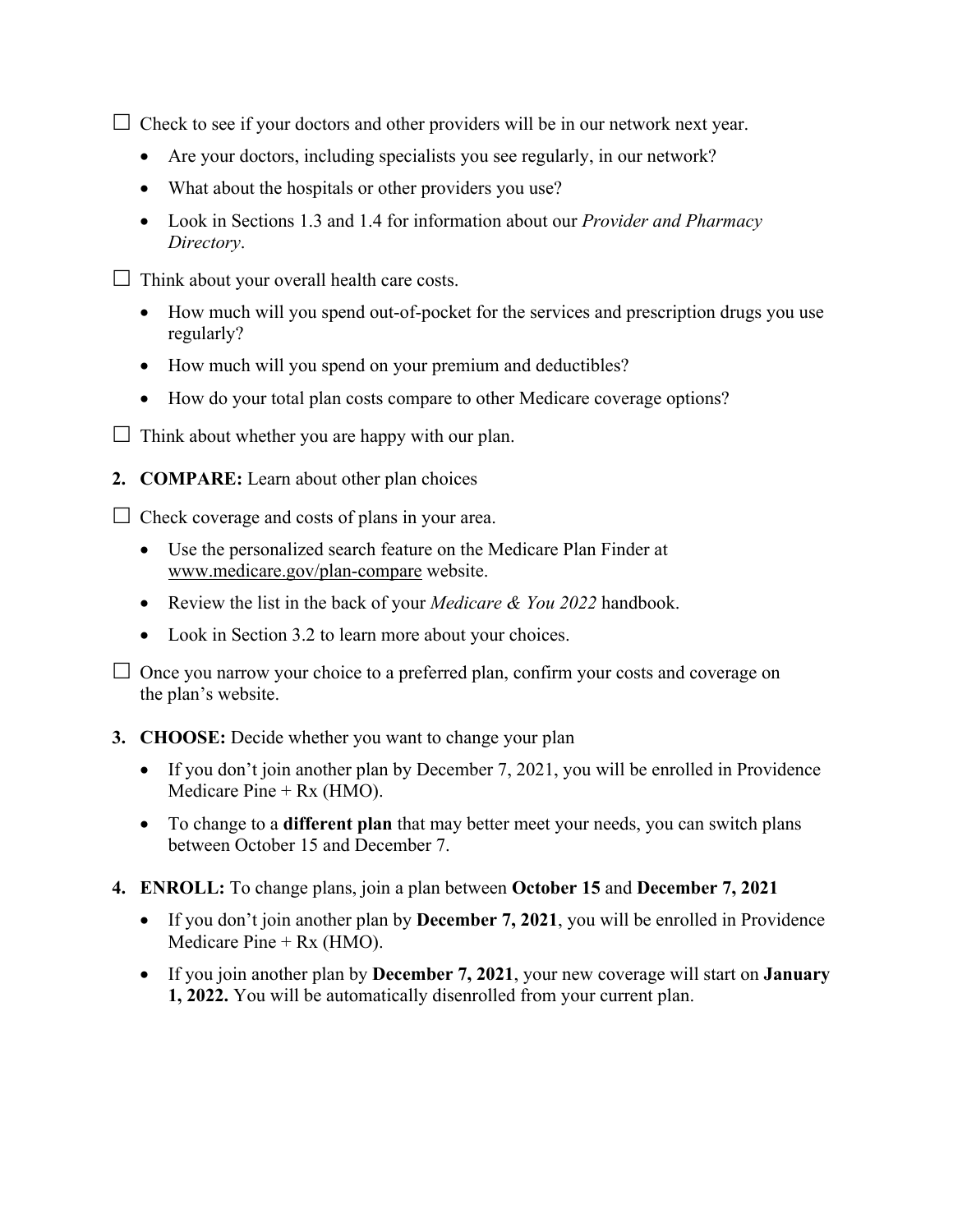### **Additional Resources**

- Please contact our Customer Service number at 503-574-8000 or 1-800-603-2340 for additional information. (TTY users should call 711.) Hours are 8 a.m. to 8 p.m. (Pacific Time), seven days a week.
- This information is available in a different format, including large print and braille.
- **Coverage under this Plan qualifies as Qualifying Health Coverage (QHC)** and satisfies the Patient Protection and Affordable Care Act's (ACA) individual shared responsibility requirement. Please visit the Internal Revenue Service (IRS) website at [www.irs.gov/Affordable-Care-Act/Individuals-and-Families](http://www.irs.gov/Affordable-Care-Act/Individuals-and-Families) for more information.

### **About Providence Medicare Pine + Rx (HMO)**

- Providence Medicare Advantage Plans is an HMO, HMO-POS and HMO SNP with Medicare and Oregon Health Plan contracts. Enrollment in Providence Medicare Advantage Plans depends on contract renewal.
- When this booklet says "we," "us," or "our," it means Providence Health Assurance. When it says "plan" or "our plan," it means Providence Medicare Pine + Rx (HMO).

H9047\_2022ANOC17\_M File & Use 09052021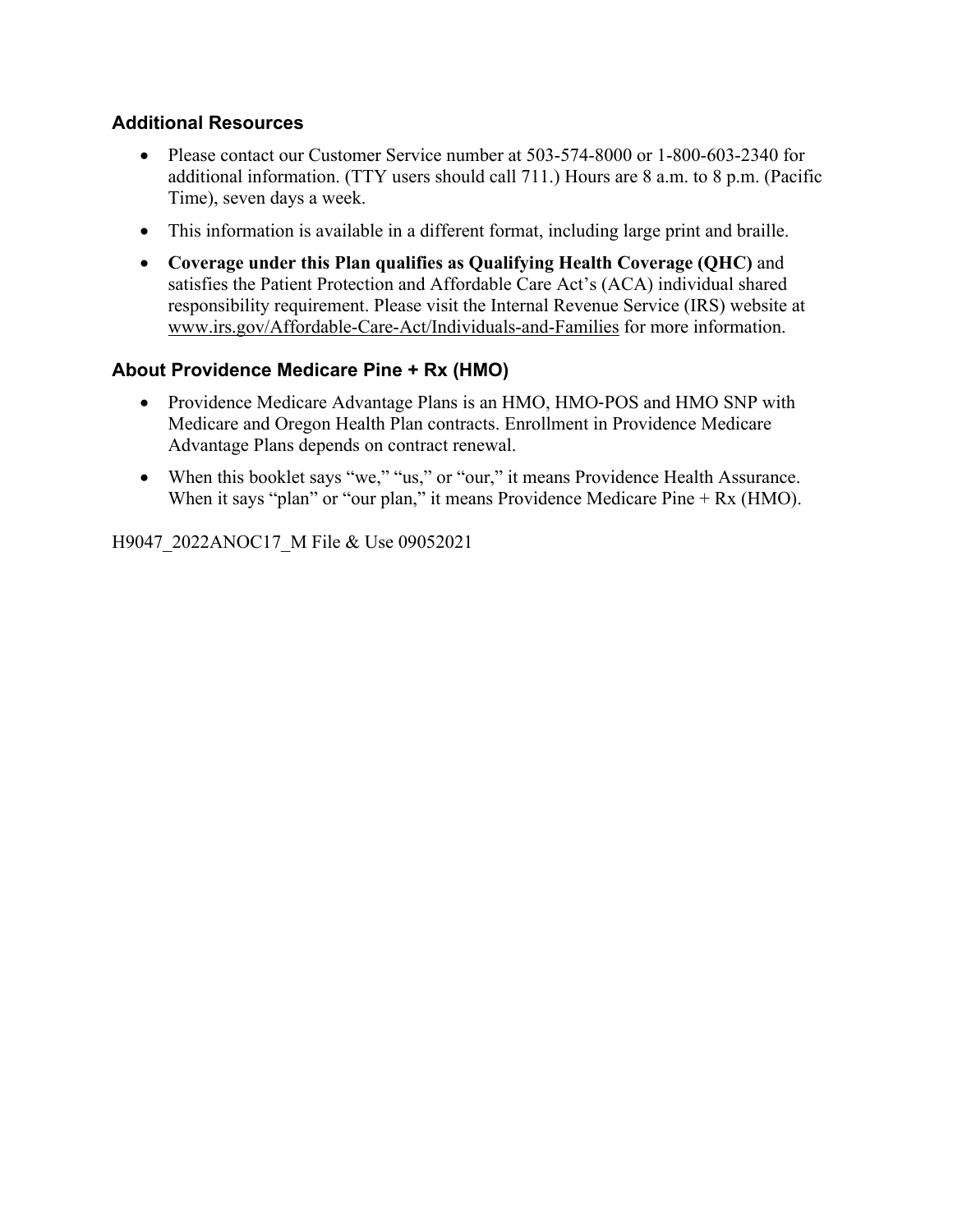### <span id="page-3-0"></span>**Summary of Important Costs for 2022**

The table below compares the 2021 costs and 2022 costs for Providence Medicare Pine + Rx (HMO) in several important areas. **Please note this is only a summary of changes**. A copy of the *Evidence of Coverage* is located on our website at [www.ProvidenceHealthAssurance.com](http://www.ProvidenceHealthAssurance.com). You may also call Customer Service to ask us to mail you an *Evidence of Coverage*.

| Cost                                                                                                                                                                                                                                                                                                                                                          | 2021 (this year)                                                                                                                                                                                          | 2022 (next year)                                                                                                                                                                                          |
|---------------------------------------------------------------------------------------------------------------------------------------------------------------------------------------------------------------------------------------------------------------------------------------------------------------------------------------------------------------|-----------------------------------------------------------------------------------------------------------------------------------------------------------------------------------------------------------|-----------------------------------------------------------------------------------------------------------------------------------------------------------------------------------------------------------|
| Monthly plan premium*<br>* Your premium may be higher or<br>lower than this amount. See<br>Section 1.1 for details.                                                                                                                                                                                                                                           | \$0                                                                                                                                                                                                       | \$0                                                                                                                                                                                                       |
| Maximum out-of-pocket amount<br>This is the most you will pay<br>out-of-pocket for your covered<br>services.<br>(See Section 1.2 for details.)                                                                                                                                                                                                                | \$5,500                                                                                                                                                                                                   | \$5,500                                                                                                                                                                                                   |
| <b>Doctor office visits</b>                                                                                                                                                                                                                                                                                                                                   | Primary care visits:<br>There is no coinsurance,<br>copayment, or deductible<br>per visit<br>Specialist visits:<br>\$45 copayment per visit                                                               | Primary care visits:<br>There is no coinsurance,<br>copayment, or deductible<br>per visit<br>Specialist visits:<br>\$45 copayment per visit                                                               |
| <b>Inpatient hospital stays</b><br>Includes inpatient acute, inpatient<br>rehabilitation, long-term care<br>hospitals and other types of<br>inpatient hospital services.<br>Inpatient hospital care starts the<br>day you are formally admitted to<br>the hospital with a doctor's order.<br>The day before you are discharged<br>is your last inpatient day. | \$395 copayment each day<br>for days 1-4 per<br>admission and there is no<br>coinsurance, copayment,<br>or deductible each day for<br>day 5 and beyond for<br>Medicare-covered<br>inpatient hospital care | \$395 copayment each day<br>for days 1-4 per<br>admission and there is no<br>coinsurance, copayment,<br>or deductible each day for<br>day 5 and beyond for<br>Medicare-covered<br>inpatient hospital care |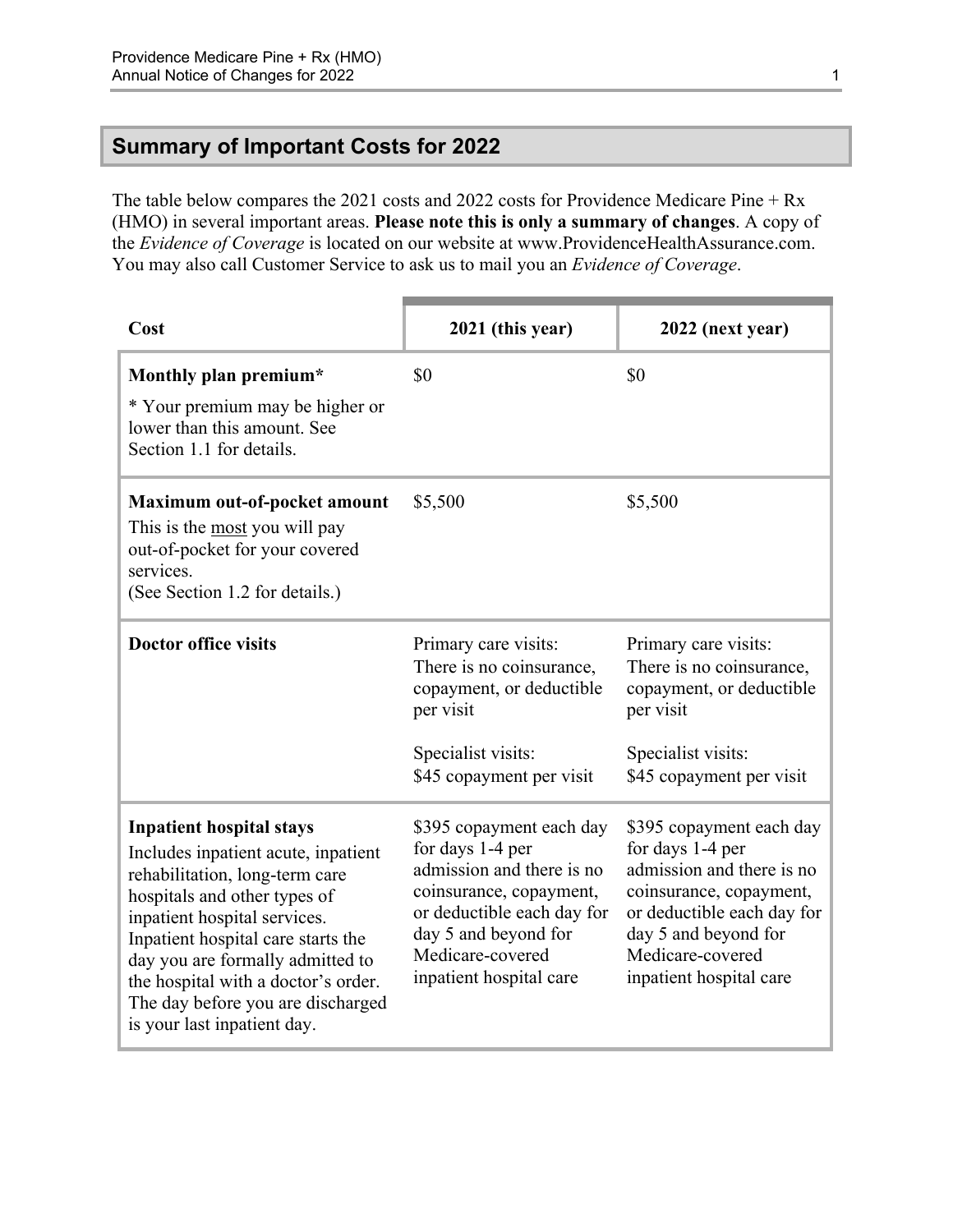| Cost                                                                                                                                                                                                         | 2021 (this year)                                                                                                                   | 2022 (next year)                                                                                                                   |
|--------------------------------------------------------------------------------------------------------------------------------------------------------------------------------------------------------------|------------------------------------------------------------------------------------------------------------------------------------|------------------------------------------------------------------------------------------------------------------------------------|
| Part D prescription drug                                                                                                                                                                                     | Deductible: \$150                                                                                                                  | Deductible: \$150                                                                                                                  |
| coverage<br>(See Section 1.6 for details.)                                                                                                                                                                   | Copayment/Coinsurance<br>during the Initial<br>Coverage Stage:                                                                     | Copayment/Coinsurance<br>during the Initial<br>Coverage Stage:                                                                     |
|                                                                                                                                                                                                              | Drug Tier 1: \$0 per<br>prescription at a<br>preferred network<br>pharmacy or \$16 per<br>prescription at a<br>network pharmacy    | Drug Tier 1: \$0 per<br>prescription at a<br>preferred network<br>pharmacy or \$16 per<br>prescription at a<br>network pharmacy    |
| To find out which drugs are Select<br>Insulins, review the most recent<br>Drug List we provided<br>electronically. You can identify<br>Select Insulins by looking in the<br>formulary. They are indicated by | Drug Tier 2: \$10 per<br>prescription at a<br>preferred network<br>pharmacy or \$20 per<br>prescription at a<br>network pharmacy   | Drug Tier 2: \$10 per<br>prescription at a<br>preferred network<br>pharmacy or \$20 per<br>prescription at a<br>network pharmacy   |
| "SI" in the Requirements/Limits<br>section of the formulary. If you<br>have questions about the Drug List,<br>you can also call Customer Service                                                             | Additional coverage<br>for Select Insulins not<br>available                                                                        | \$10-\$20 for Select<br>Insulins per month                                                                                         |
| (Phone numbers for Customer<br>Service are found in Section 7.1 of<br>this booklet).                                                                                                                         | Drug Tier 3: \$47 per<br>prescription at a<br>preferred network<br>pharmacy or \$47 per<br>prescription at a<br>network pharmacy   | Drug Tier 3: \$47 per<br>prescription at a<br>preferred network<br>pharmacy or \$47 per<br>prescription at a<br>network pharmacy   |
|                                                                                                                                                                                                              | Additional coverage<br>for Select Insulins not<br>available                                                                        | \$35 for Select<br>Insulins per month                                                                                              |
|                                                                                                                                                                                                              | Drug Tier 4: \$100 per<br>prescription at a<br>preferred network<br>pharmacy or \$100 per<br>prescription at a<br>network pharmacy | Drug Tier 4: \$100 per<br>prescription at a<br>preferred network<br>pharmacy or \$100 per<br>prescription at a<br>network pharmacy |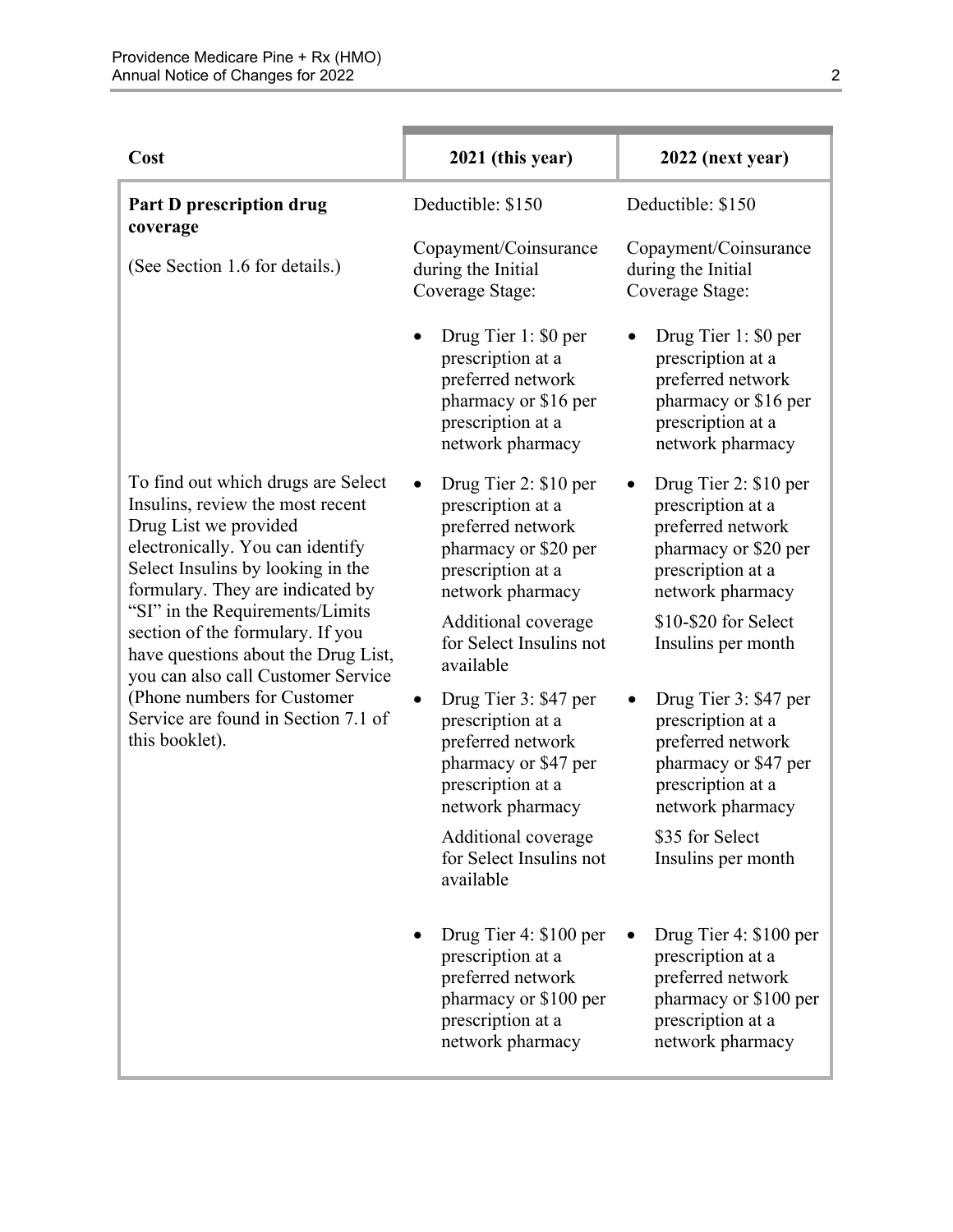| Cost | 2021 (this year)                                                                                                                    | 2022 (next year)                                                                                                                    |
|------|-------------------------------------------------------------------------------------------------------------------------------------|-------------------------------------------------------------------------------------------------------------------------------------|
|      | Drug Tier 5: $29\%$ of<br>the total cost at a<br>preferred network<br>pharmacy or 29% of<br>the total cost at a<br>network pharmacy | Drug Tier 5: $29\%$ of<br>the total cost at a<br>preferred network<br>pharmacy or 29% of<br>the total cost at a<br>network pharmacy |
|      | Drug Tier 6: Not<br>covered                                                                                                         | Drug Tier 6: \$0 per<br>prescription at a<br>preferred network<br>pharmacy or \$0 per<br>prescription at a<br>network pharmacy      |

п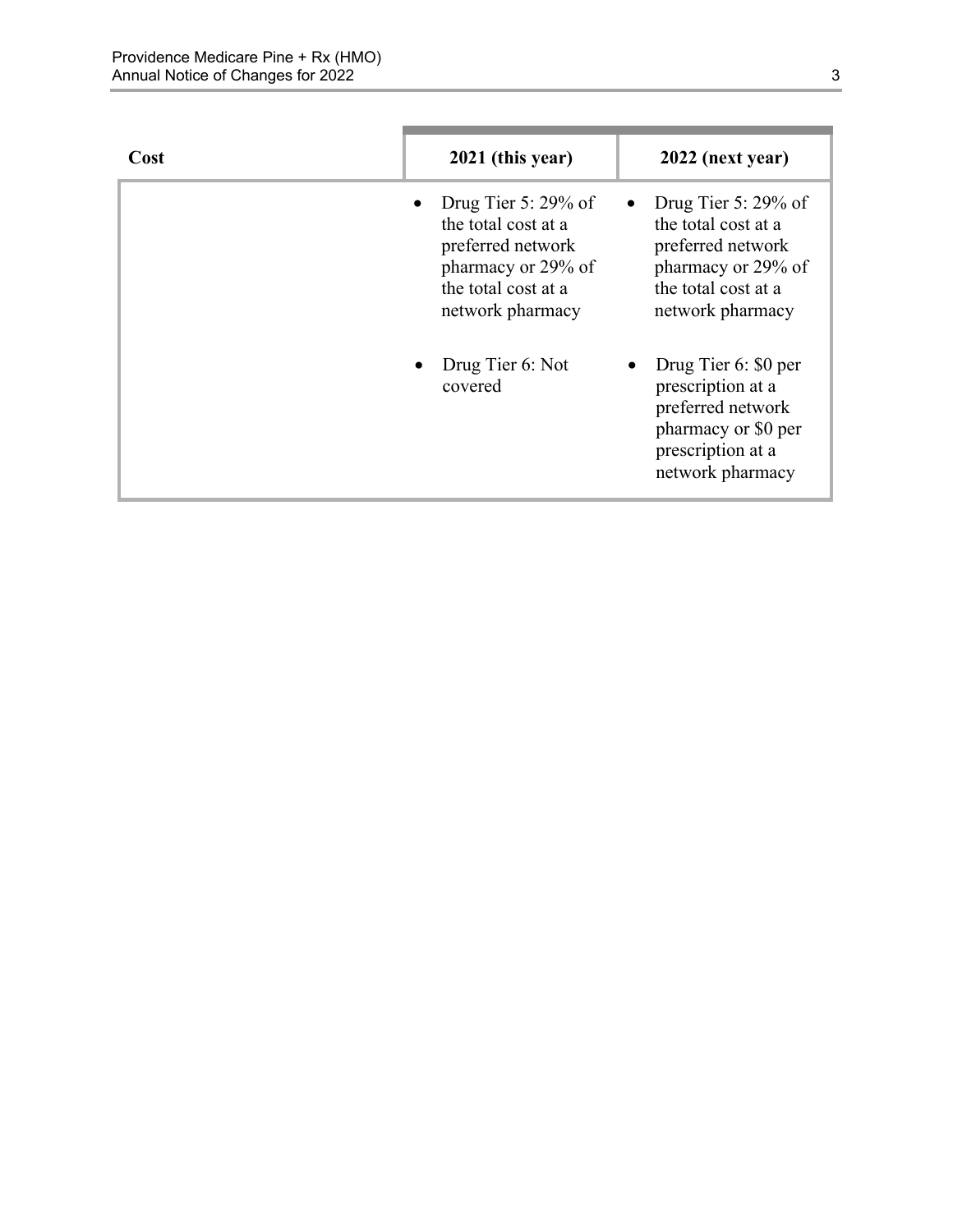# *Annual Notice of Changes* **for 2022 Table of Contents**

| <b>SECTION 1</b> |                                                                       |  |
|------------------|-----------------------------------------------------------------------|--|
|                  |                                                                       |  |
|                  |                                                                       |  |
|                  |                                                                       |  |
|                  |                                                                       |  |
|                  |                                                                       |  |
|                  |                                                                       |  |
| <b>SECTION 2</b> |                                                                       |  |
| <b>SECTION 3</b> |                                                                       |  |
|                  |                                                                       |  |
|                  |                                                                       |  |
| <b>SECTION 4</b> |                                                                       |  |
| <b>SECTION 5</b> | Programs That Offer Free Counseling about Medicare  18                |  |
| <b>SECTION 6</b> | Programs That Help Pay for Prescription Drugs19                       |  |
| <b>SECTION 7</b> |                                                                       |  |
|                  | Section 7.1 – Getting Help from Providence Medicare Pine + Rx (HMO)19 |  |
|                  |                                                                       |  |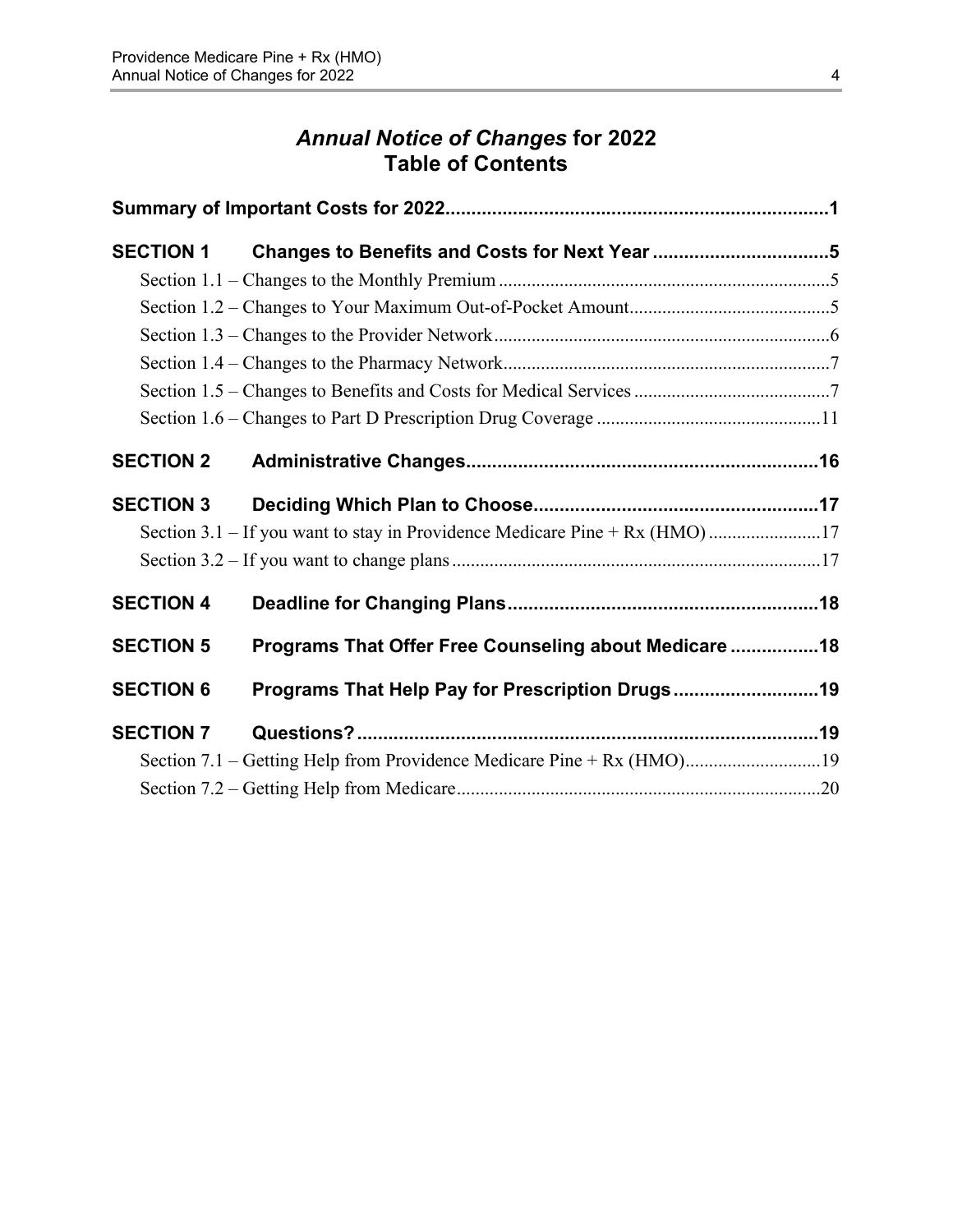## <span id="page-7-0"></span>**SECTION 1 Changes to Benefits and Costs for Next Year**

### <span id="page-7-1"></span>**Section 1.1 – Changes to the Monthly Premium**

| Cost                                                                                        | 2021 (this year)                                        | 2022 (next year)                                               |
|---------------------------------------------------------------------------------------------|---------------------------------------------------------|----------------------------------------------------------------|
| <b>Monthly premium</b><br>(You must also continue to pay your)<br>Medicare Part B premium.) | \$0                                                     | \$0<br>There is no change for<br>the upcoming benefit<br>year. |
| <b>Optional Supplemental Dental</b><br>Coverage monthly premium                             | Providence WA Basic<br><b>Wrap Dental</b><br>\$29.20    | Providence WA Dental<br>Basic<br>\$34.10                       |
| <b>Optional Supplemental Dental</b><br>Coverage monthly premium                             | Providence WA<br><b>Enhanced Wrap Dental</b><br>\$42.10 | Providence WA Dental<br>Enhanced<br>\$48.00                    |

- Your monthly plan premium will be *more* if you are required to pay a lifetime Part D late enrollment penalty for going without other drug coverage that is at least as good as Medicare drug coverage (also referred to as "creditable coverage") for 63 days or more.
- If you have a higher income, you may have to pay an additional amount each month directly to the government for your Medicare prescription drug coverage.
- Your monthly premium will be *less* if you are receiving "Extra Help" with your prescription drug costs. Please see Section 6 regarding "Extra Help" from Medicare.

### <span id="page-7-2"></span>**Section 1.2 – Changes to Your Maximum Out-of-Pocket Amount**

 amount, you generally pay nothing for covered services for the rest of the year. To protect you, Medicare requires all health plans to limit how much you pay "out-of-pocket" during the year. This limit is called the "maximum out-of-pocket amount." Once you reach this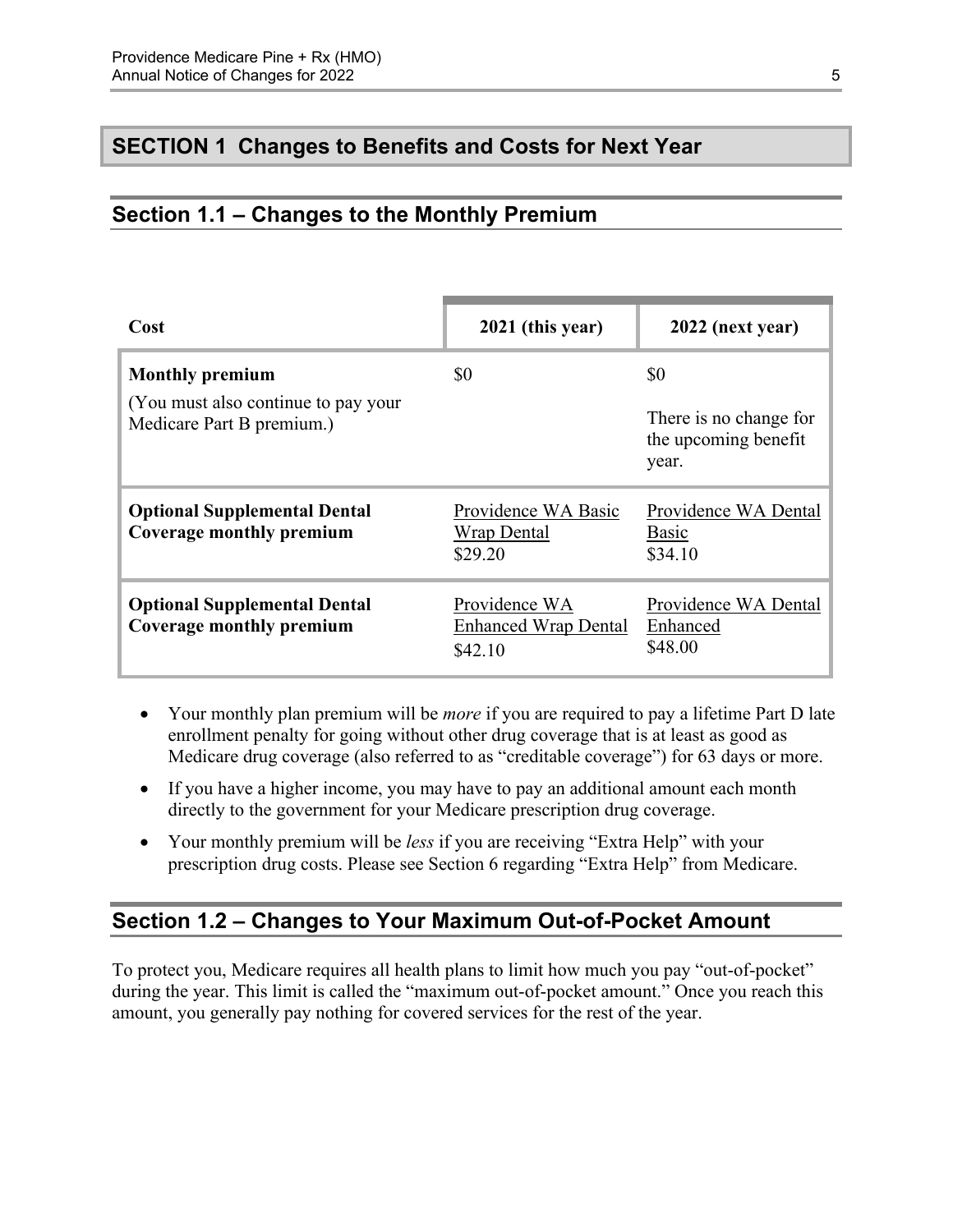| Cost                                                                                                                                                                                                                  | 2021 (this year) | 2022 (next year)                                                                                                                                                                                                        |
|-----------------------------------------------------------------------------------------------------------------------------------------------------------------------------------------------------------------------|------------------|-------------------------------------------------------------------------------------------------------------------------------------------------------------------------------------------------------------------------|
| Maximum out-of-pocket amount                                                                                                                                                                                          | \$5,500          | \$5,500                                                                                                                                                                                                                 |
| Your costs for covered medical<br>services (such as copays) count<br>toward your maximum out-of-<br>pocket amount. Your costs for<br>prescription drugs do not count<br>toward your maximum out-of-<br>pocket amount. |                  | Once you have paid<br>\$5,500 out-of-pocket for<br>covered services, you<br>will pay nothing for your<br>covered services for the<br>rest of the calendar year.<br>There is no change for the<br>upcoming benefit year. |

## <span id="page-8-0"></span>**Section 1.3 – Changes to the Provider Network**

 **to see if your providers (primary care provider, specialists, hospitals, etc.) are in our**  There are changes to our network of providers for next year. An updated *Provider and Pharmacy Directory* is located on our website at [www.ProvidenceHealthAssurance.com/findaprovider.](http://www.ProvidenceHealthAssurance.com/findaprovider) You may also call Customer Service for updated provider information or to ask us to mail you a *Provider and Pharmacy Directory*. **Please review the 2022** *Provider and Pharmacy Directory*  **network**.

It is important that you know that we may make changes to the hospitals, doctors and specialists (providers) that are part of your plan during the year. There are a number of reasons why your provider might leave your plan, but if your doctor or specialist does leave your plan, you have certain rights and protections summarized below:

- Even though our network of providers may change during the year, we must furnish you with uninterrupted access to qualified doctors and specialists.
- We will make a good faith effort to provide you with at least 30 days' notice that your provider is leaving our plan so that you have time to select a new provider.
- We will assist you in selecting a new qualified provider to continue managing your health care needs.
- If you are undergoing medical treatment you have the right to request, and we will work with you to ensure, that the medically necessary treatment you are receiving is not interrupted.
- If you believe we have not furnished you with a qualified provider to replace your previous provider or that your care is not being appropriately managed, you have the right to file an appeal of our decision.
- If you find out your doctor or specialist is leaving your plan, please contact us so we can assist you in finding a new provider to manage your care.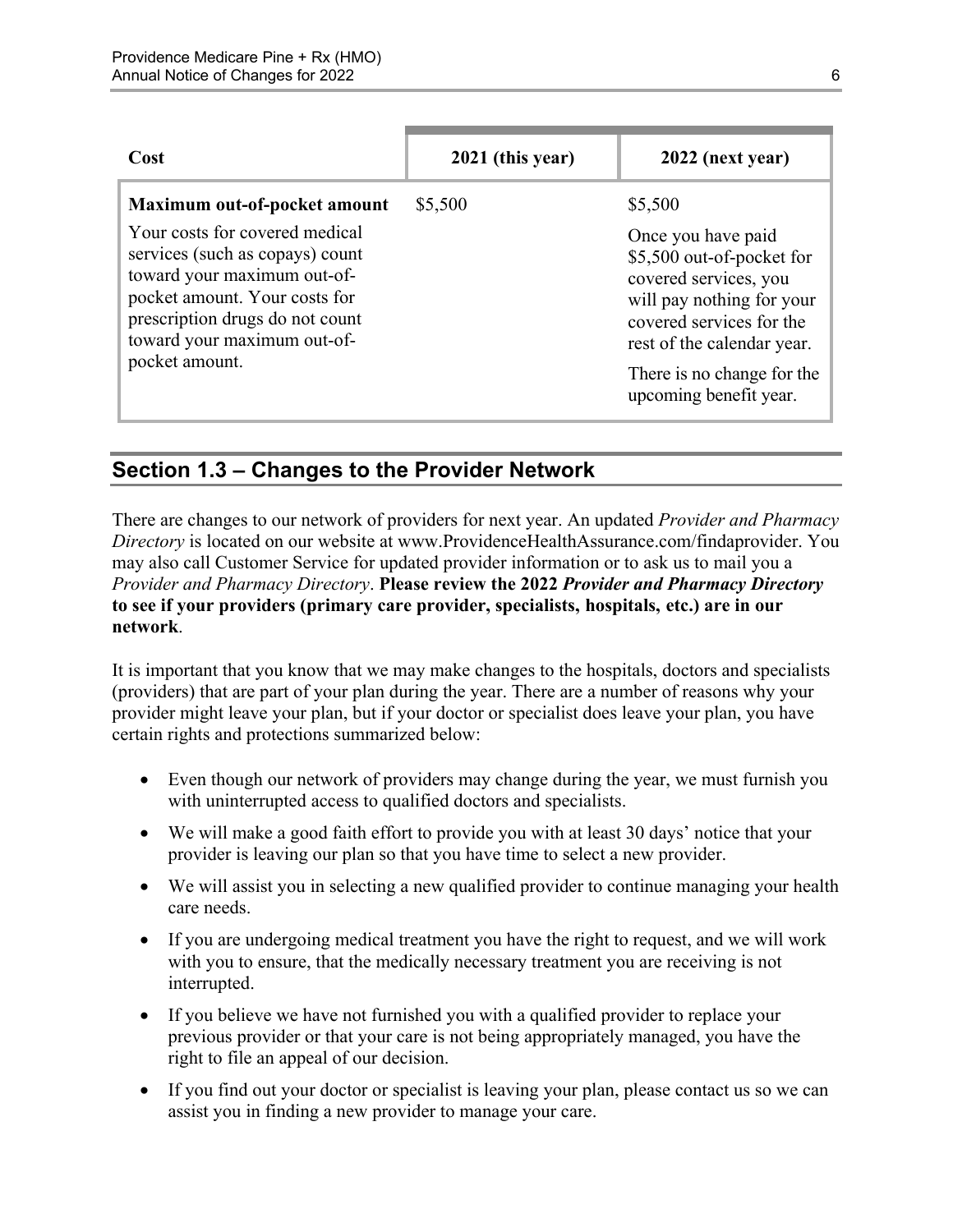## <span id="page-9-0"></span>**Section 1.4 – Changes to the Pharmacy Network**

Amounts you pay for your prescription drugs may depend on which pharmacy you use. Medicare drug plans have a network of pharmacies. In most cases, your prescriptions are covered *only* if they are filled at one of our network pharmacies. Our network includes pharmacies with preferred cost sharing, which may offer you lower cost sharing than the standard cost sharing offered by other network pharmacies for some drugs.

There are changes to our network of pharmacies for next year. An updated *Provider and Pharmacy Directory* is located on our website at [www.ProvidenceHealthAssurance.com/findaprovider](http://www.ProvidenceHealthAssurance.com/findaprovider). You may also call Customer Service for updated provider information or to ask us to mail you a *Provider and Pharmacy Directory*. **Please review the 2022** *Provider and Pharmacy Directory* **to see which pharmacies are in our network**.

# <span id="page-9-1"></span>**Section 1.5 – Changes to Benefits and Costs for Medical Services**

We are changing our coverage for certain medical services next year. The information below describes these changes. For details about the coverage and costs for these services, see Chapter 4, *Medical Benefits Chart (what is covered and what you pay)*, in your *2022 Evidence of Coverage.* 

#### **Opioid treatment program services**

Members of our plan with opioid use disorder (OUD) can receive coverage of services to treat OUD through an Opioid Treatment Program (OTP) which includes the following services:

- U.S. Food and Drug Administration (FDA)-approved opioid agonist and antagonist medication-assisted treatment (MAT) medications.
- Dispensing and administration of MAT medications (if applicable)
- Substance use counseling
- Individual and group therapy
- Toxicology testing
- Intake activities
- Periodic assessments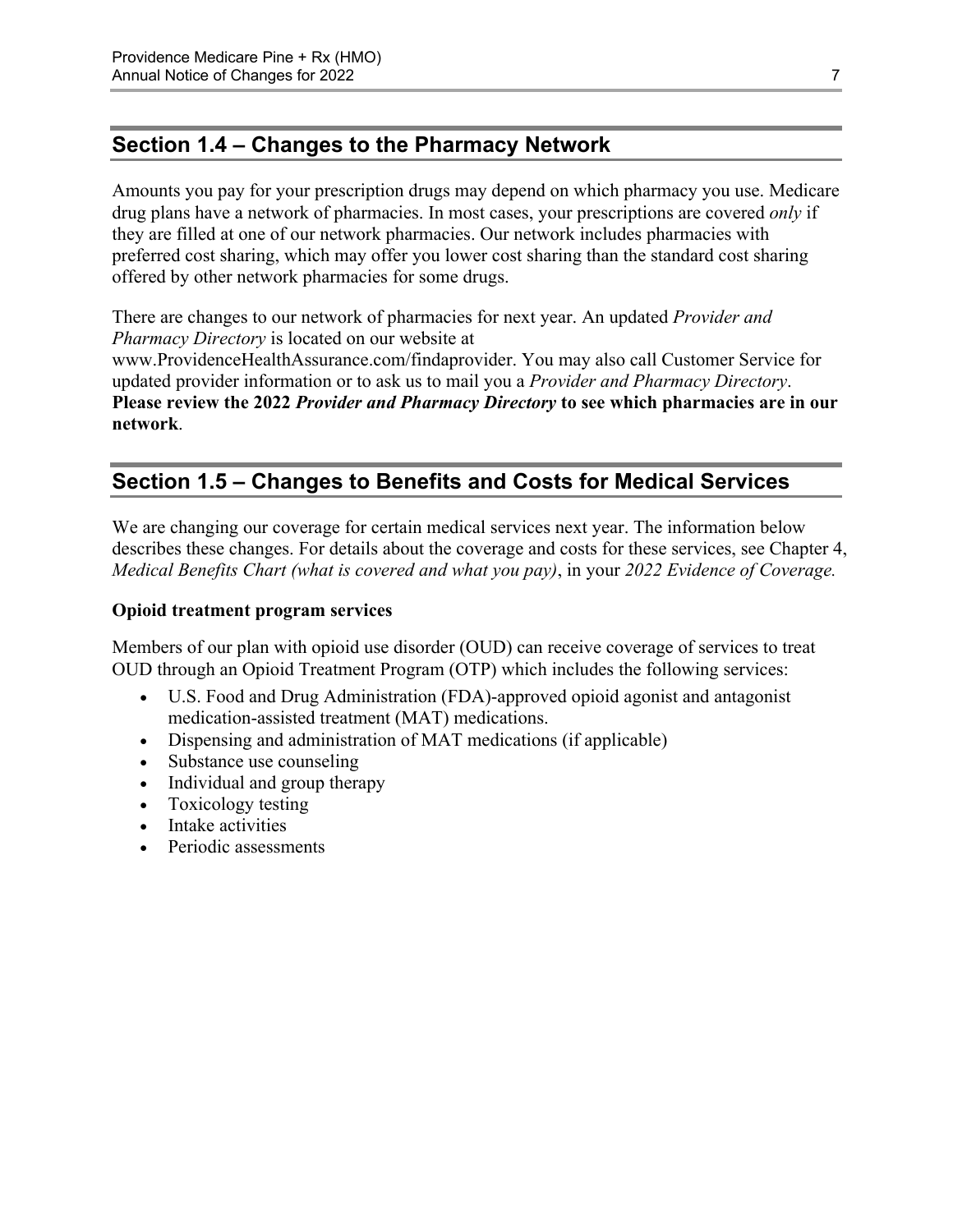| Cost                                                    | 2021 (this year)                                                                                                                                                                                                                                                                                                         | 2022 (next year)                                                                                                                                                                                                                                                                                                      |
|---------------------------------------------------------|--------------------------------------------------------------------------------------------------------------------------------------------------------------------------------------------------------------------------------------------------------------------------------------------------------------------------|-----------------------------------------------------------------------------------------------------------------------------------------------------------------------------------------------------------------------------------------------------------------------------------------------------------------------|
| <b>Dental services (embedded</b><br>routine preventive) | You pay a \$15 copayment for<br>each preventive dental visit<br>where any of the following<br>covered services are<br>completed:                                                                                                                                                                                         | You pay a \$15 copayment for<br>each preventive dental visit<br>where any of the following<br>covered services are<br>completed:                                                                                                                                                                                      |
|                                                         | Two evaluations in total<br>per calendar year<br>including a maximum of<br>one comprehensive<br>evaluation per 36 months                                                                                                                                                                                                 | Two evaluations in total<br>per calendar year<br>including a maximum of<br>one comprehensive<br>evaluation per 36 months<br>and one limited oral<br>evaluation per 12 months                                                                                                                                          |
|                                                         | Two cleanings (excluding)<br>periodontal cleanings) per<br>calendar year                                                                                                                                                                                                                                                 | Two cleanings (excluding<br>periodontal cleanings) per<br>calendar year                                                                                                                                                                                                                                               |
|                                                         | One bitewing x-ray per<br>calendar year or one full<br>mouth diagnostic x-ray<br>every five years                                                                                                                                                                                                                        | Any combination of<br>bitewing x-rays, two per<br>calendar year or one full<br>mouth diagnostic x-ray,<br>for a total of two                                                                                                                                                                                          |
|                                                         | Emergency palliative<br>treatment (only if no<br>services other than exam<br>and x-rays were<br>performed on the same<br>date of service)                                                                                                                                                                                | Emergency palliative<br>treatment (only if no<br>services other than exam<br>and x-rays were<br>performed on the same<br>date of service)                                                                                                                                                                             |
| <b>Fitness benefit</b>                                  | The Silver&Fit <sup>®</sup> Healthy<br>Aging and Exercise Program<br>is offered to eligible<br>Medicare Advantage<br>beneficiaries. The following<br>choices are available to you<br>at no cost: You can select one<br>fitness center membership,<br>one Stay Fit Kit, and one<br>Home Fitness Kit each<br>benefit year. | The Silver&Fit® Healthy<br>Aging and Exercise Program<br>is offered to eligible<br>Medicare Advantage<br>beneficiaries. The following<br>choices are available to you<br>at no cost: You can select one<br>fitness center membership<br>and one Home Fitness Kit<br>each benefit year.<br>You also have access to the |
|                                                         |                                                                                                                                                                                                                                                                                                                          | Premium Fitness Network for<br>an additional cost per month.                                                                                                                                                                                                                                                          |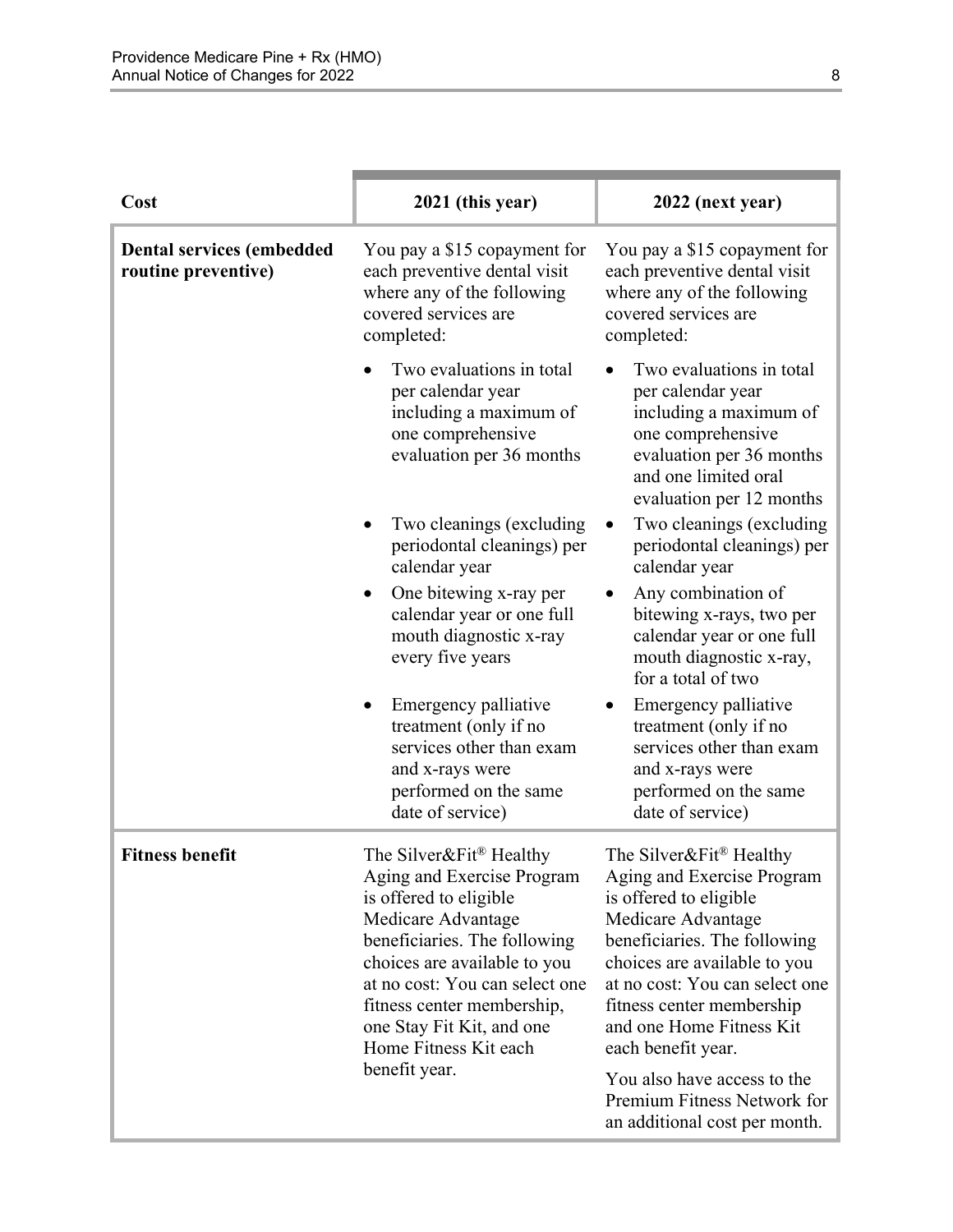| Cost                               | 2021 (this year)                                                                                                   | 2022 (next year)                                                                                                                                                                                                                                                                                                                                                      |
|------------------------------------|--------------------------------------------------------------------------------------------------------------------|-----------------------------------------------------------------------------------------------------------------------------------------------------------------------------------------------------------------------------------------------------------------------------------------------------------------------------------------------------------------------|
| <b>Health and wellness classes</b> | Health and wellness classes<br>are not covered.                                                                    | There is no copay,<br>coinsurance, or deductible for<br>health and wellness classes.                                                                                                                                                                                                                                                                                  |
|                                    |                                                                                                                    | Health and wellness includes<br>educational classes on the<br>topics of weight<br>management, stress<br>reduction, fall prevention,<br>pain education, urinary<br>incontinence-pelvic floor,<br>osteoporosis, yoga, smoking<br>cessation, progressive<br>disorders and nutrition. You<br>may access classes offered<br>virtually through<br>participating facilities. |
|                                    |                                                                                                                    | You have an unlimited<br>allowance for health and<br>wellness classes.                                                                                                                                                                                                                                                                                                |
| <b>Hearing aids</b>                | This benefit is administered<br>by TruHearing                                                                      | This benefit is administered<br>by TruHearing                                                                                                                                                                                                                                                                                                                         |
|                                    | You pay a \$499 copayment<br>per Advanced hearing aid or<br>a \$799 copayment per<br>Premium hearing aid.          | You pay a \$699 copayment<br>per Advanced hearing aid or<br>a \$999 copayment per<br>Premium hearing aid.                                                                                                                                                                                                                                                             |
|                                    | Hearing Aid purchases<br>include:<br>3 provider visits within<br>first year of hearing aid                         | Hearing Aid purchases<br>include:<br>First year of follow-up<br>provider visits                                                                                                                                                                                                                                                                                       |
|                                    | purchase<br>45-day trial period<br>3-year extended warranty<br>48 batteries per aid for<br>non-rechargeable models | 60-day trial period<br>3-year extended warranty<br>80 batteries per aid for<br>non-rechargeable models                                                                                                                                                                                                                                                                |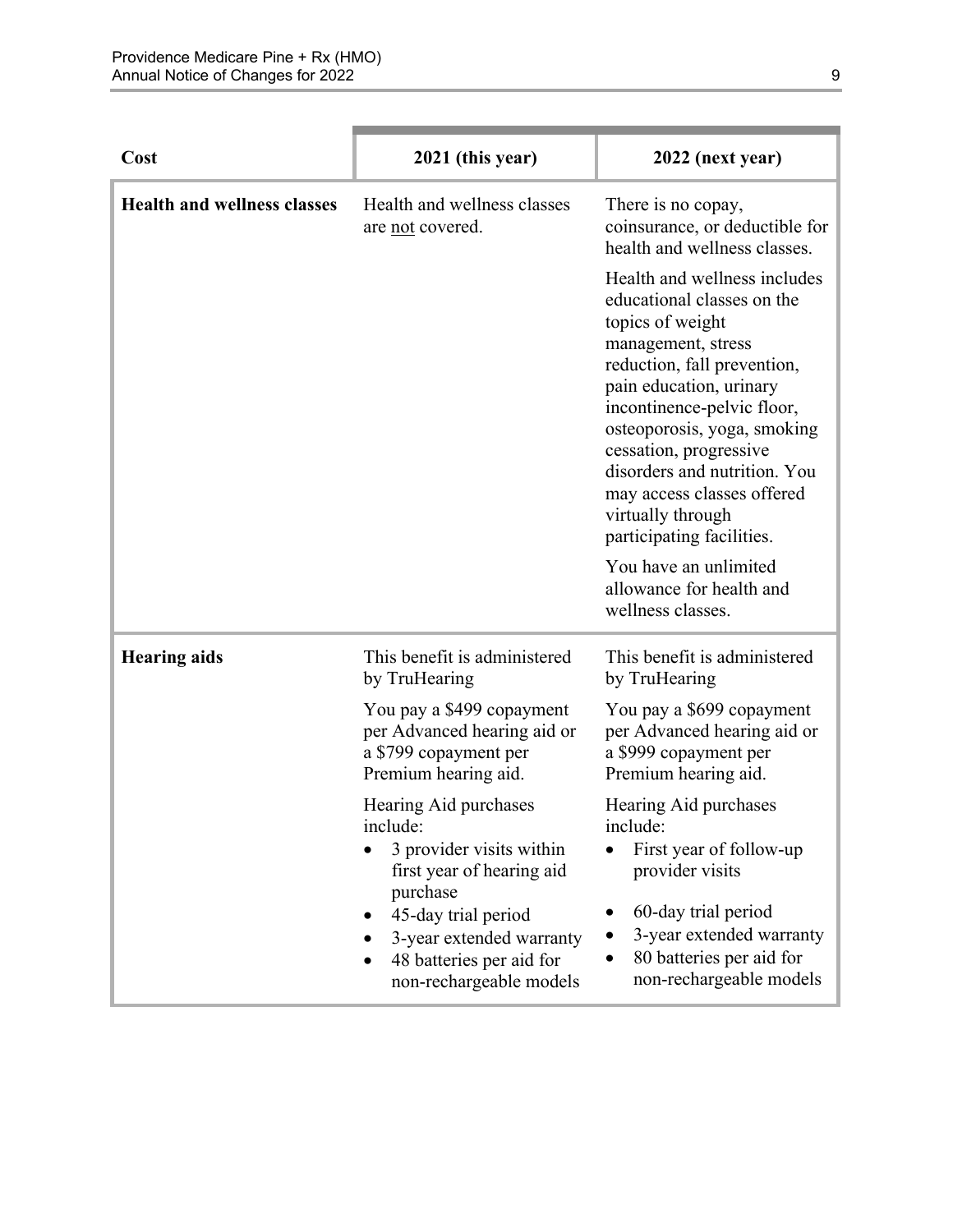| Cost                                                                                                                                    | 2021 (this year)                                                                                                                                                                                       | 2022 (next year)                                                                                                                                                                                                                                                                                                                                                   |
|-----------------------------------------------------------------------------------------------------------------------------------------|--------------------------------------------------------------------------------------------------------------------------------------------------------------------------------------------------------|--------------------------------------------------------------------------------------------------------------------------------------------------------------------------------------------------------------------------------------------------------------------------------------------------------------------------------------------------------------------|
| Meal delivery program<br>(non-Medicare-covered)                                                                                         | Meal delivery program is not<br>covered.                                                                                                                                                               | There is no coinsurance,<br>copayment, or deductible for<br>non-Medicare-covered meal<br>delivery program.<br>(two meals per day for 14)<br>days (total of 28 meals),<br>immediately following each<br>inpatient hospitalization).<br>There is no plan coverage.<br>limit.                                                                                         |
| <b>Optional Providence WA</b><br><b>Dental Basic</b><br>(this optional supplemental<br>benefit is available for an<br>extra premium)    | You pay 0% of the total cost<br>for covered preventive and<br>diagnostic services, including<br>exams and x-rays.<br>You pay 50% of the total cost<br>for comprehensive dental<br>diagnostic services. | You pay 0% of the total cost<br>for covered preventive and<br>diagnostic services, including<br>exams, cleanings, and x-rays.<br>You pay 50% of the total cost<br>for comprehensive dental<br>diagnostic services.<br>The list of services covered<br>by your plan has changed, for<br>a full list of covered services<br>please see your Evidence of<br>Coverage. |
| <b>Optional Providence WA</b><br><b>Dental Enhanced</b><br>(this optional supplemental<br>benefit is available for an<br>extra premium) | You pay 0% of the total cost<br>for covered preventive and<br>diagnostic services, including<br>exams and x-rays.<br>You pay 50% of the total cost<br>for comprehensive dental<br>diagnostic services. | You pay 0% of the total cost<br>for covered preventive and<br>diagnostic services, including<br>exams, cleanings, and x-rays.<br>You pay 50% of the total cost<br>for comprehensive dental<br>diagnostic services.<br>The list of services covered<br>by your plan has changed, for<br>a full list of covered services<br>please see your Evidence of<br>Coverage. |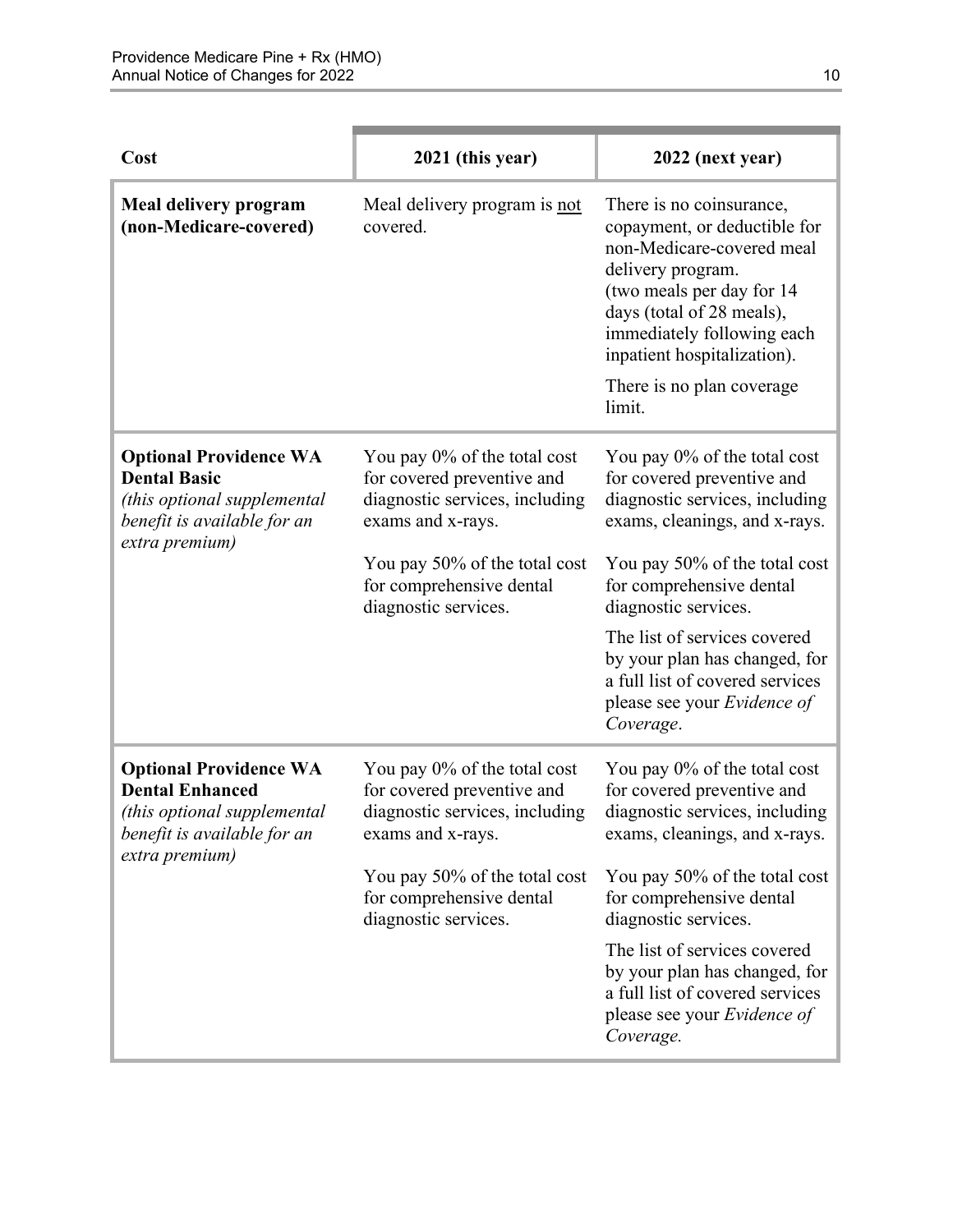| Cost                                                       | 2021 (this year)                                                          | 2022 (next year)                                                                                                                                               |
|------------------------------------------------------------|---------------------------------------------------------------------------|----------------------------------------------------------------------------------------------------------------------------------------------------------------|
| <b>Personal Emergency</b><br><b>Response System (PERS)</b> | Personal Emergency<br>Response System (PERS)<br>services are not covered. | There is no coinsurance,<br>copayment, or deductible for<br>Personal Emergency<br>Response System (PERS)<br>services.                                          |
| <b>Routine hearing services</b>                            | Routine hearing aid<br>fitting/evaluation visits are<br>not covered.      | This benefit is administered<br>by TruHearing<br>There is no coinsurance,<br>copayment, or deductible for<br>routine hearing aid<br>fitting/evaluation visits. |

## <span id="page-13-0"></span>**Section 1.6 – Changes to Part D Prescription Drug Coverage**

### **Changes to Our Drug List**

Our list of covered drugs is called a Formulary or "Drug List." A copy of our Drug List is provided electronically.

We made changes to our Drug List, including changes to the drugs we cover and changes to the restrictions that apply to our coverage for certain drugs. **Review the Drug List to make sure your drugs will be covered next year and to see if there will be any restrictions.** 

If you are affected by a change in drug coverage, you can:

- **Work with your doctor (or other prescriber) and ask the plan to make an exception**  to cover the drug.
	- o To learn what you must do to ask for an exception, see Chapter 9 of your *E*v*idence of Coverage (What to do if you have a problem or complaint (coverage decisions, appeals, complaints))* or call Customer Service.
- **Work with your doctor (or other prescriber) to find a different drug** that we cover. You can call Customer Service to ask for a list of covered drugs that treat the same medical condition.

 Section 5.2 of the *Evidence of Coverage.*) During the time when you are getting a temporary In some situations, we are required to cover a temporary supply of a non-formulary drug in the first 90 days of the plan year or the first 90 days of membership to avoid a gap in therapy. (To learn more about when you can get a temporary supply and how to ask for one, see Chapter 5, supply of a drug, you should talk with your doctor to decide what to do when your temporary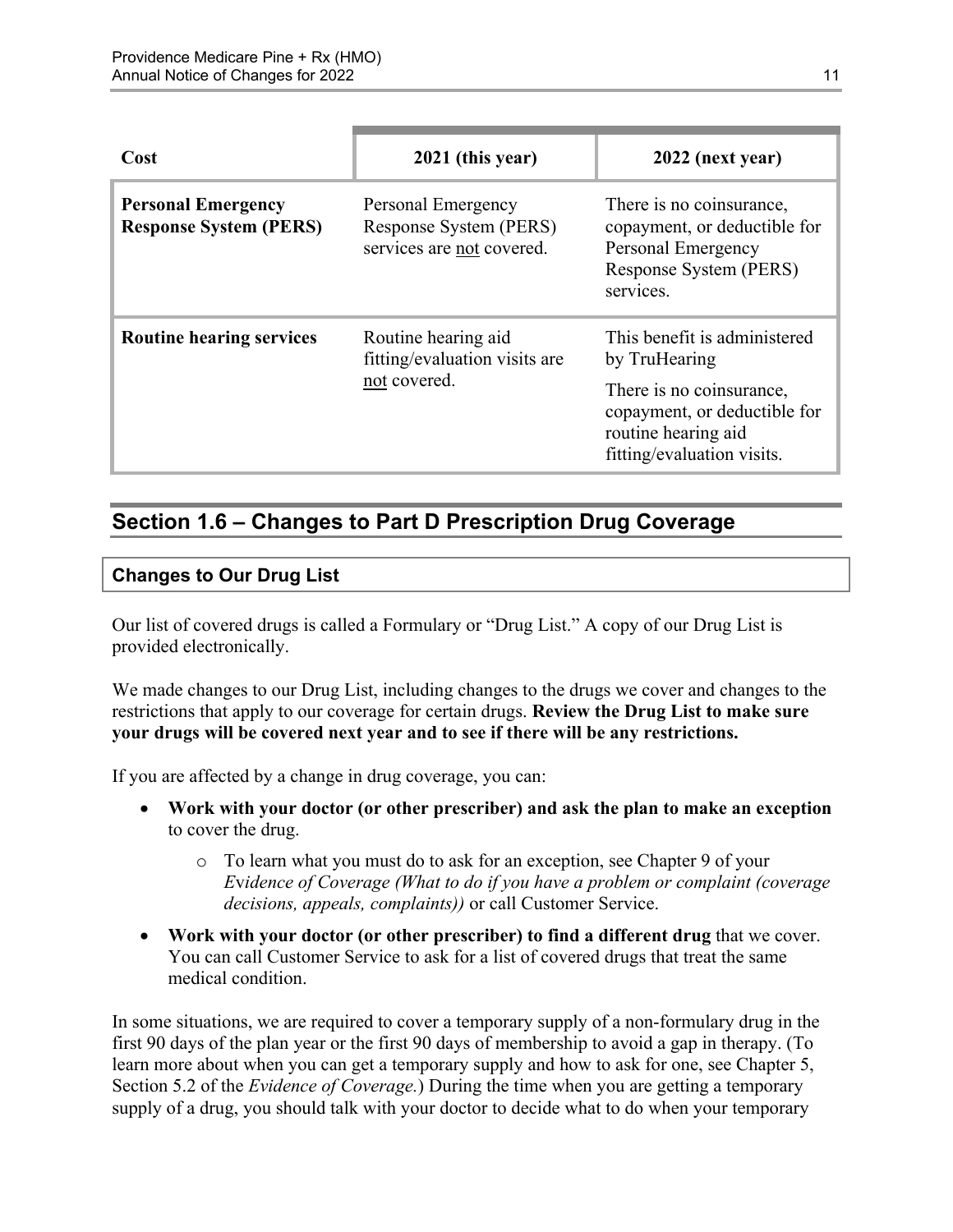supply runs out. You can either switch to a different drug covered by the plan or ask the plan to make an exception for you and cover your current drug.

If you had an approved formulary exception during the previous year, a new request may need to be submitted for the current year. To see if you need a new formulary exception request, you may call Customer Service.

Most of the changes in the Drug List are new for the beginning of each year. However, during the year, we might make other changes that are allowed by Medicare rules.

When we make these changes to the Drug List during the year, you can still work with your doctor (or other prescriber) and ask us to make an exception to cover the drug. We will also continue to update our online Drug List as scheduled and provide other required information to reflect drug changes. (To learn more about changes we may make to the Drug List, see Chapter 5, Section 6 of the Evidence of Coverage.)

### **Changes to Prescription Drug Costs**

*Note:* If you are in a program that helps pay for your drugs ("Extra Help"), **the information about costs for Part D prescription drugs may not apply to you.** We have included a separate insert, called the "Evidence of Coverage Rider for People Who Get Extra Help Paying for Prescription Drugs" (also called the "Low Income Subsidy Rider" or the "LIS Rider"), which tells you about your drug costs. If you receive "Extra Help" and didn't receive this insert with this packet, please call Customer Service and ask for the "LIS Rider."

There are four "drug payment stages." How much you pay for a Part D drug depends on which drug payment stage you are in. (You can look in Chapter 6, Section 2 of your *Evidence of Coverage* for more information about the stages.)

The information below shows the changes for next year to the first two stages – the Yearly Deductible Stage and the Initial Coverage Stage. (Most members do not reach the other two stages – the Coverage Gap Stage or the Catastrophic Coverage Stage. To get information about your costs in these stages, look at Chapter 6, Sections 6 and 7, in the *Evidence of Coverage*, which is located on our website at [www.ProvidenceHealthAssurance.com.](http://www.ProvidenceHealthAssurance.com) You may also call Customer Service to ask us to mail you an *Evidence of Coverage*.)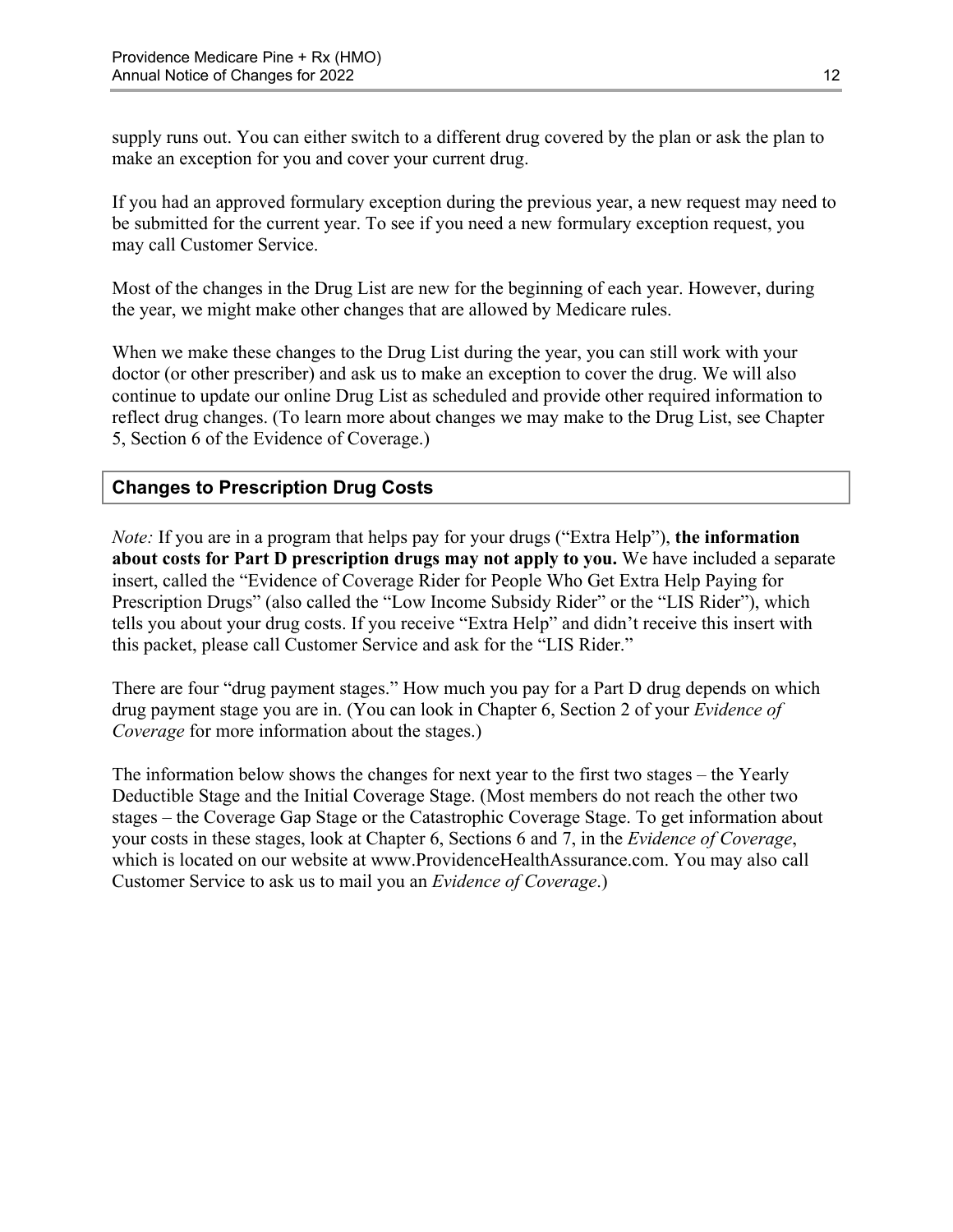### **Changes to the Deductible Stage**

| <b>Stage</b>                                                                                                                                                                               | 2021 (this year)                                                                                                                                                                                                                                                                                                                                                                                                                                                                            | 2022 (next year)                                                                                                                                                                                                                                                                                                                                                                                                                                                                                                                                                                                                                               |
|--------------------------------------------------------------------------------------------------------------------------------------------------------------------------------------------|---------------------------------------------------------------------------------------------------------------------------------------------------------------------------------------------------------------------------------------------------------------------------------------------------------------------------------------------------------------------------------------------------------------------------------------------------------------------------------------------|------------------------------------------------------------------------------------------------------------------------------------------------------------------------------------------------------------------------------------------------------------------------------------------------------------------------------------------------------------------------------------------------------------------------------------------------------------------------------------------------------------------------------------------------------------------------------------------------------------------------------------------------|
| <b>Stage 1: Yearly Deductible</b><br><b>Stage</b>                                                                                                                                          | The deductible is \$150.                                                                                                                                                                                                                                                                                                                                                                                                                                                                    | The deductible is \$150.                                                                                                                                                                                                                                                                                                                                                                                                                                                                                                                                                                                                                       |
| During this stage, you pay the<br>full cost of your Tier 3 Preferred<br>Brand, Tier 4 Non-Preferred<br>Drug and Tier 5 Specialty drugs<br>until you have reached the yearly<br>deductible. | During this stage, you pay<br>\$0 per prescription cost<br>sharing for drugs on Tier 1<br>and \$10 per prescription<br>cost sharing for drugs on<br>Tier 2 from a <i>preferred</i><br>retail pharmacy; \$16 per<br>prescription cost sharing<br>for drugs on Tier 1 and<br>\$20 per prescription cost<br>sharing for drugs on Tier 2<br>from a <i>standard</i> retail<br>pharmacy; and the full<br>cost of drugs on Tier 3, 4,<br>and 5 until you have<br>reached the yearly<br>deductible. | During this stage, you pay<br>\$0 per prescription cost<br>sharing for drugs on Tier<br>1, \$10 per prescription<br>cost sharing for drugs on<br>Tier 2, and \$0 per<br>prescription cost sharing<br>for drugs on Tier 6 from a<br><i>preferred</i> retail pharmacy;<br>\$16 per prescription cost<br>sharing for drugs on Tier<br>1, \$20 per prescription<br>cost sharing for drugs on<br>Tier 2, and \$0 per<br>prescription cost sharing<br>for drugs on Tier 6 from a<br>standard retail pharmacy;<br>and the full cost of drugs<br>on Tier 3, 4, and 5 until<br>you have reached the<br>yearly deductible.<br>There is no deductible for |
|                                                                                                                                                                                            |                                                                                                                                                                                                                                                                                                                                                                                                                                                                                             | Providence Medicare Pine<br>+ Rx (HMO) for Select<br>Insulins. You pay \$10-\$35<br>per month for Select<br>Insulins.                                                                                                                                                                                                                                                                                                                                                                                                                                                                                                                          |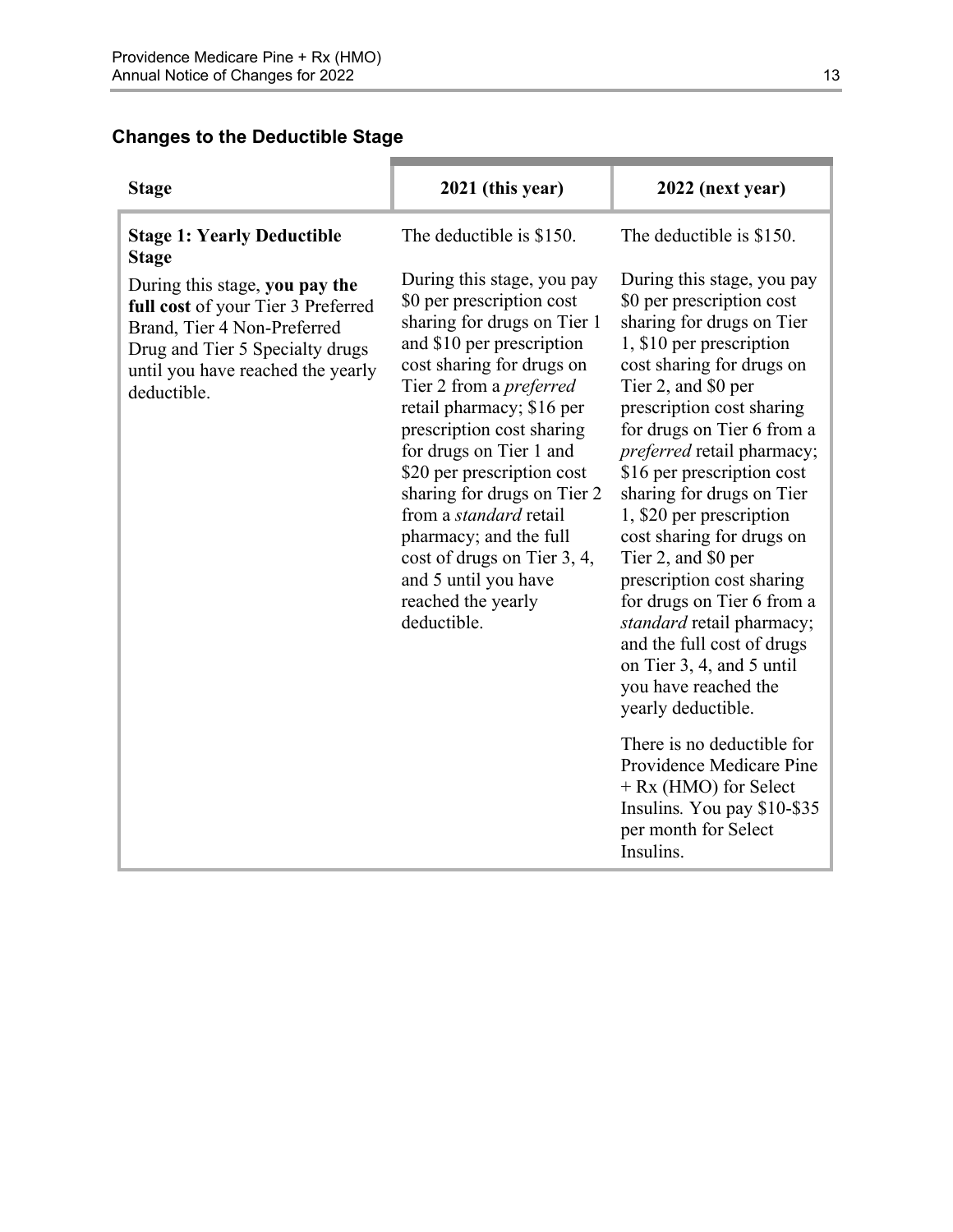### **Changes to Your Cost Sharing in the Initial Coverage Stage**

To learn how copayments and coinsurance work, look at Chapter 6, Section 1.2, *Types of out-ofpocket costs you may pay for covered drugs* in your *Evidence of Coverage*.

| <b>Stage</b>                                                                                                                                                                                        | 2021 (this year)                                              | 2022 (next year)                                              |
|-----------------------------------------------------------------------------------------------------------------------------------------------------------------------------------------------------|---------------------------------------------------------------|---------------------------------------------------------------|
| <b>Stage 2: Initial Coverage Stage</b>                                                                                                                                                              |                                                               |                                                               |
| Once you pay the yearly<br>deductible, you move to the Initial<br>Coverage Stage. During this stage,<br>the plan pays its share of the cost<br>of your drugs and you pay your<br>share of the cost. | Your cost for a one-month<br>supply at a network<br>pharmacy: | Your cost for a one-month<br>supply at a network<br>pharmacy: |
| The costs in this row are for a one-                                                                                                                                                                | <b>Tier 1 Preferred Generic:</b>                              | <b>Tier 1 Preferred Generic:</b>                              |
| month (30-day) supply when you                                                                                                                                                                      | Standard cost sharing:                                        | Standard cost sharing:                                        |
| fill your prescription at a network<br>pharmacy.                                                                                                                                                    | You pay \$16 per                                              | You pay \$16 per                                              |
|                                                                                                                                                                                                     | prescription.                                                 | prescription.                                                 |
| For information about the costs for                                                                                                                                                                 | Preferred cost sharing:                                       | Preferred cost sharing:                                       |
| a long-term supply or for mail-                                                                                                                                                                     | You pay \$0 per                                               | You pay \$0 per                                               |
| order prescriptions, look in<br>Chapter 6, Section 5 of your<br>Evidence of Coverage.                                                                                                               | prescription.                                                 | prescription.                                                 |
| We changed the tier for some of                                                                                                                                                                     | <b>Tier 2 Generic:</b>                                        | <b>Tier 2 Generic:</b>                                        |
| the drugs on our Drug List. To see                                                                                                                                                                  | Standard cost sharing:                                        | Standard cost sharing:                                        |
| if your drugs will be in a different<br>tier, look them up on the Drug                                                                                                                              | You pay \$20 per                                              | You pay \$20 per                                              |
| List.                                                                                                                                                                                               | prescription.                                                 | prescription.                                                 |
|                                                                                                                                                                                                     | Additional coverage for<br>Select Insulins not                | You pay \$20 per                                              |
|                                                                                                                                                                                                     | available.                                                    | prescription for Select<br>Insulins.                          |
|                                                                                                                                                                                                     | Preferred cost sharing:                                       | Preferred cost sharing:                                       |
|                                                                                                                                                                                                     | You pay \$10 per<br>prescription.                             | You pay \$10 per<br>prescription.                             |
|                                                                                                                                                                                                     | Additional coverage for                                       | You pay \$10 per                                              |
|                                                                                                                                                                                                     | Select Insulins not<br>available.                             | prescription for Select<br>Insulins.                          |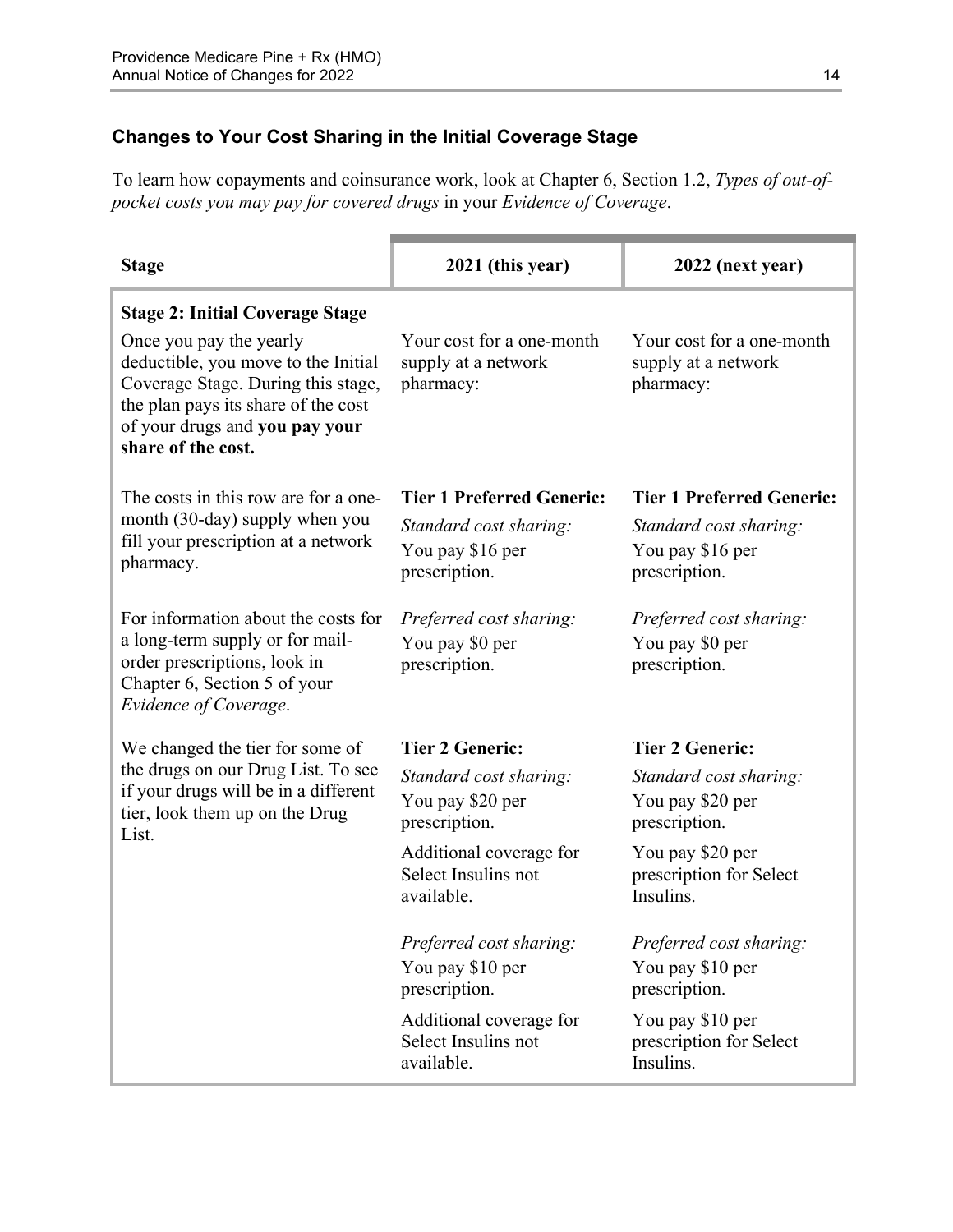| <b>Stage</b> | 2021 (this year)                                             | 2022 (next year)                                         |
|--------------|--------------------------------------------------------------|----------------------------------------------------------|
|              | <b>Tier 3 Preferred Brand:</b>                               | <b>Tier 3 Preferred Brand:</b>                           |
|              | Standard cost sharing:                                       | Standard cost sharing:                                   |
|              | You pay \$47 per                                             | You pay \$47 per                                         |
|              | prescription.                                                | prescription.                                            |
|              | Additional coverage for<br>Select Insulins not<br>available. | You pay \$35 per<br>prescription for Select<br>Insulins. |
|              | Preferred cost sharing:                                      | Preferred cost sharing:                                  |
|              | You pay \$47 per<br>prescription.                            | You pay \$47 per<br>prescription.                        |
|              | Additional coverage for<br>Select Insulins not<br>available. | You pay \$35 per<br>prescription for Select<br>Insulins. |
|              | <b>Tier 4 Non-Preferred</b><br>Drug:                         | <b>Tier 4 Non-Preferred</b><br>Drug:                     |
|              | Standard cost sharing:                                       | Standard cost sharing:                                   |
|              | You pay \$100 per<br>prescription.                           | You pay \$100 per<br>prescription.                       |
|              | Preferred cost sharing:                                      | Preferred cost sharing:                                  |
|              | You pay \$100 per<br>prescription.                           | You pay \$100 per<br>prescription.                       |
|              | <b>Tier 5 Specialty:</b>                                     | <b>Tier 5 Specialty:</b>                                 |
|              | Standard cost sharing:                                       | Standard cost sharing:                                   |
|              | You pay 29% of the total<br>cost.                            | You pay 29% of the total<br>cost.                        |
|              | Preferred cost sharing:                                      | Preferred cost sharing:                                  |
|              | You pay 29% of the total<br>cost.                            | You pay 29% of the total<br>cost.                        |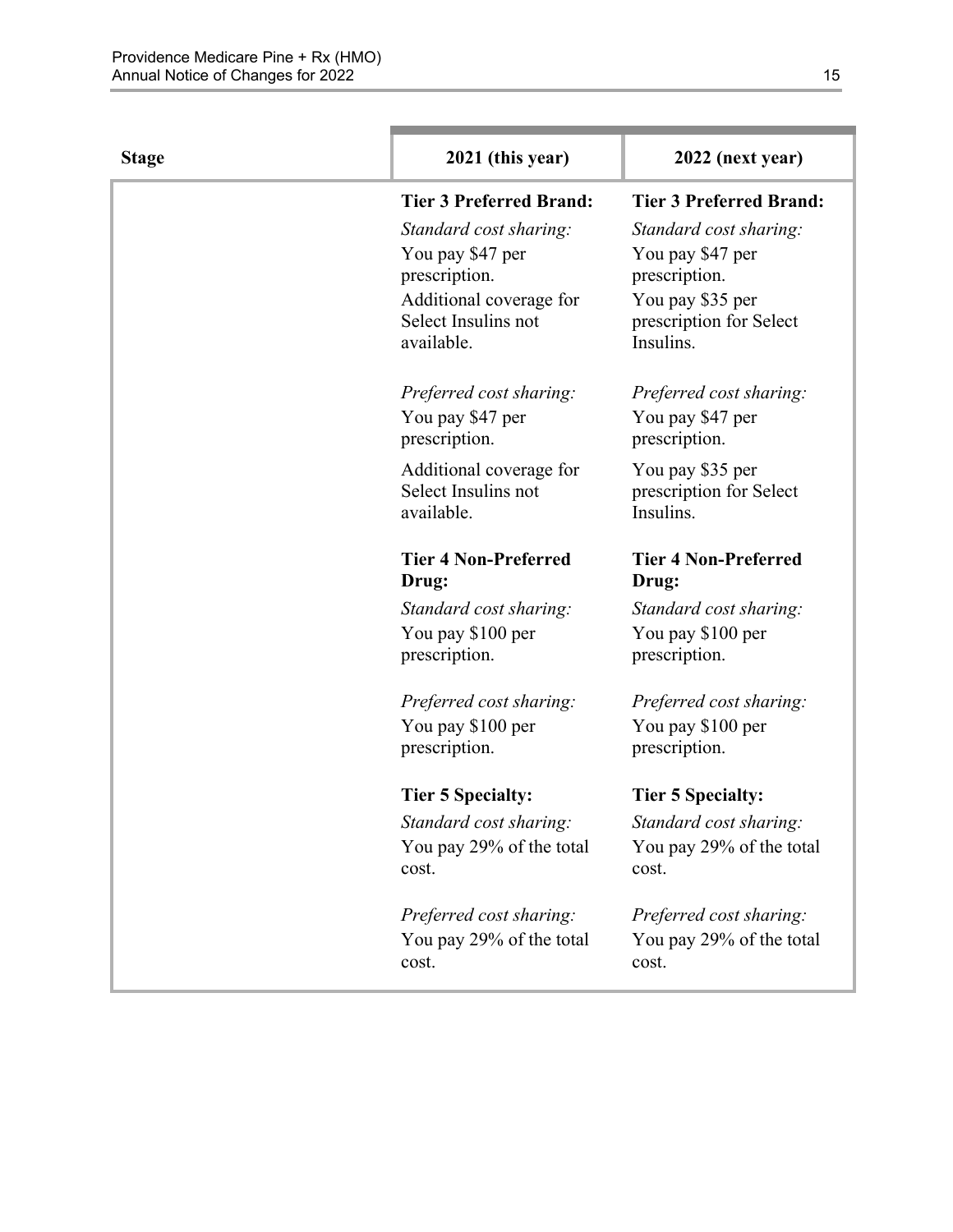| <b>Stage</b> | 2021 (this year)                                                                                                    | 2022 (next year)                                                                                                                                                |
|--------------|---------------------------------------------------------------------------------------------------------------------|-----------------------------------------------------------------------------------------------------------------------------------------------------------------|
|              | <b>Tier 6:</b> Not covered                                                                                          | <b>Tier 6 \$0 Part D Vaccines:</b><br>Standard cost sharing:<br>You pay \$0 per<br>prescription.<br>Preferred cost sharing:<br>You pay \$0 per<br>prescription. |
|              | Once your total drug costs<br>have reached \$4,130, you<br>will move to the next stage<br>(the Coverage Gap Stage). | Once your total drug costs<br>have reached \$4,430, you<br>will move to the next stage<br>(the Coverage Gap Stage).                                             |

### **Changes to the Coverage Gap and Catastrophic Coverage Stages**

The other two drug coverage stages – the Coverage Gap Stage and the Catastrophic Coverage Stage – are for people with high drug costs. **Most members do not reach the Coverage Gap Stage or the Catastrophic Coverage Stage**. Providence Medicare Pine + Rx (HMO) offers additional gap coverage for Select Insulins. During the Coverage Gap stage, your out-of-pocket costs for Select Insulins will be \$10-\$35 per month. For information about your costs in these stages, look at Chapter 6, Sections 6 and 7, in your *Evidence of Coverage*.

# <span id="page-18-0"></span>**SECTION 2 Administrative Changes**

| <b>Description</b>                                                   | 2021 (this year)                                                                   | 2022 (next year)                                                                                                                                                   |
|----------------------------------------------------------------------|------------------------------------------------------------------------------------|--------------------------------------------------------------------------------------------------------------------------------------------------------------------|
| Medicare Part B prescription<br>drugs - Step Therapy<br>requirement. | There is no step therapy<br>requirement for Medicare<br>Part B prescription drugs. | Medicare Part B<br>prescription drugs may be<br>subject to a step therapy<br>requirement. Refer to the<br>2022 Evidence of Coverage<br>for additional information. |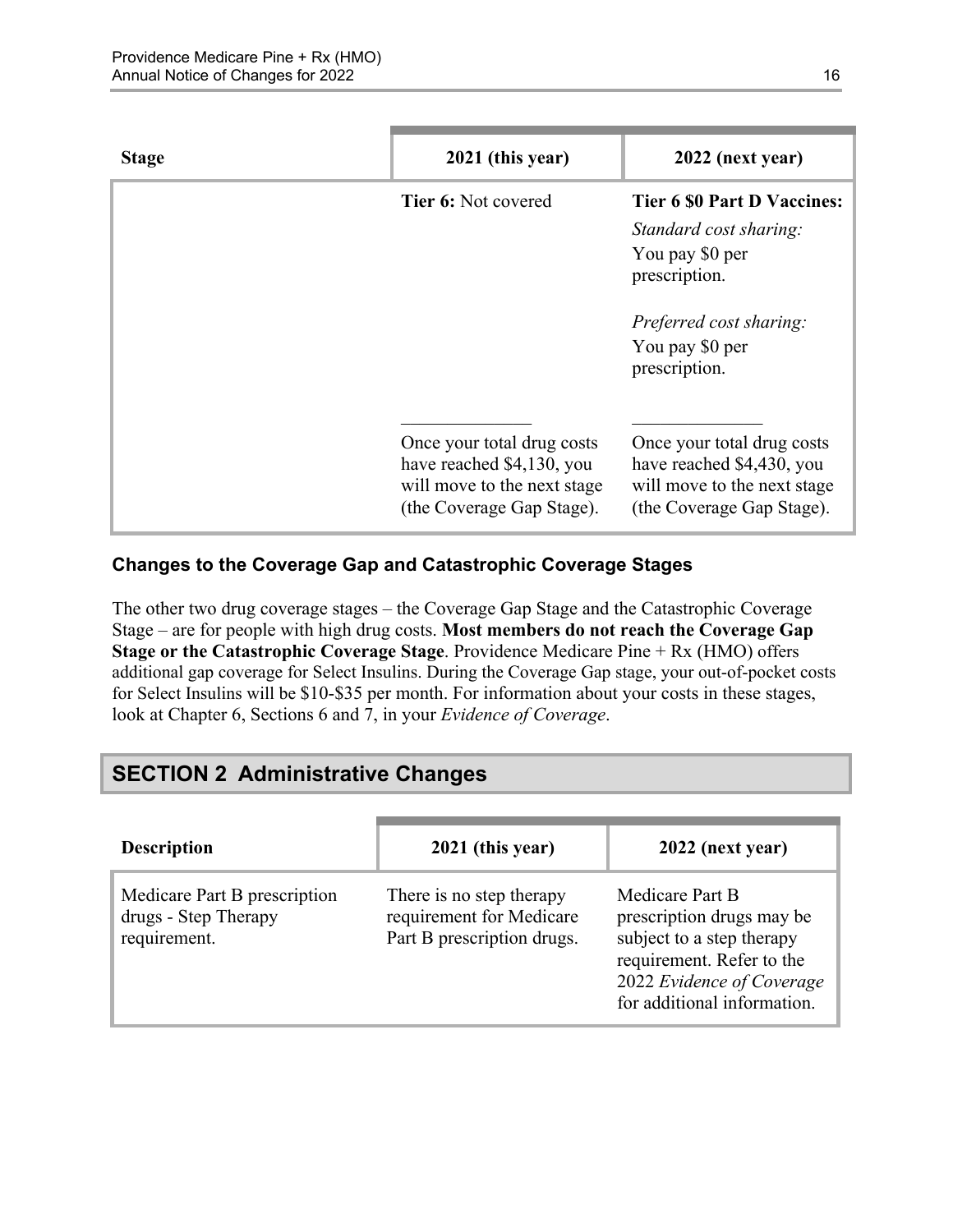| <b>Description</b>                               | 2021 (this year)                                                                                                                          | 2022 (next year)                                                                                                          |
|--------------------------------------------------|-------------------------------------------------------------------------------------------------------------------------------------------|---------------------------------------------------------------------------------------------------------------------------|
| <b>Optional Supplemental Dental</b><br>plan name | The optional supplemental<br>dental plan names are<br>Providence WA Basic Wrap<br>Dental and Providence WA<br><b>Enhanced Wrap Dental</b> | The optional supplemental<br>dental plan names are<br>Providence WA Dental<br>Basic and Providence WA<br>Dental Enhanced. |

# <span id="page-19-0"></span>**SECTION 3 Deciding Which Plan to Choose**

# <span id="page-19-1"></span>**Section 3.1 – If you want to stay in Providence Medicare Pine + Rx (HMO)**

**To stay in our plan you don't need to do anything.** If you do not sign up for a different plan or change to Original Medicare by December 7, you will automatically be enrolled in our Providence Medicare Pine + Rx (HMO).

# <span id="page-19-2"></span>**Section 3.2 – If you want to change plans**

We hope to keep you as a member next year but if you want to change for 2022 follow these steps:

### **Step 1: Learn about and compare your choices**

- You can join a different Medicare health plan timely,
- *OR*-- You can change to Original Medicare. If you change to Original Medicare, you will need to decide whether to join a Medicare drug plan. If you do not enroll in a Medicare drug plan, please see Section 1.1 regarding a potential Part D late enrollment penalty.

To learn more about Original Medicare and the different types of Medicare plans, read the *Medicare & You 2022* handbook, call your State Health Insurance Assistance Program (see Section 5), or call Medicare (see Section 7.2).

You can also find information about plans in your area by using the Medicare Plan Finder on the Medicare website. Go to [www.medicare.gov/plan-compare](http://www.medicare.gov/plan-compare). **Here, you can find information about costs, coverage, and quality ratings for Medicare plans.** 

As a reminder, Providence Health Assurance offers other Medicare health plans These other plans may differ in coverage, monthly premiums, and cost-sharing amounts.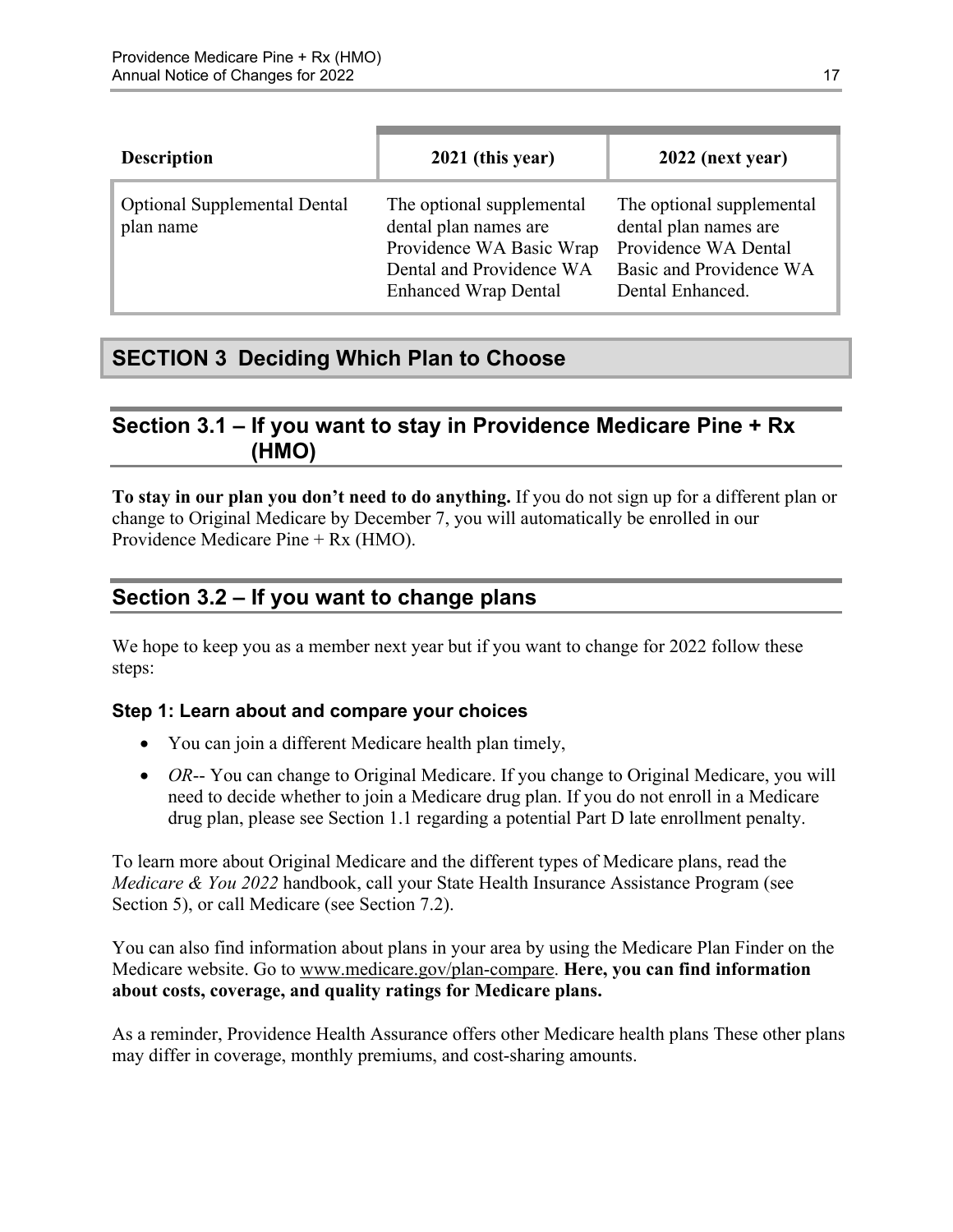#### **Step 2: Change your coverage**

- To **change to a different Medicare health plan**, enroll in the new plan. You will automatically be disenrolled from Providence Medicare Pine + Rx (HMO).
- To **change to Original Medicare with a prescription drug plan,** enroll in the new drug plan. You will automatically be disenrolled from Providence Medicare Pine + Rx (HMO).
- To **change to Original Medicare without a prescription drug plan**, you must either:
	- $\circ$  Send us a written request to disenroll. Contact Customer Service if you need more information on how to do this (phone numbers are in Section 7.1 of this booklet).
	- o  *or –* Contact **Medicare**, at 1-800-MEDICARE (1-800-633-4227), 24 hours a day, 7 days a week, and ask to be disenrolled. TTY users should call 1-877-486-2048.

# <span id="page-20-0"></span>**SECTION 4 Deadline for Changing Plans**

If you want to change to a different plan or to Original Medicare for next year, you can do it from **October 15 until December 7.** The change will take effect on January 1, 2022.

### **Are there other times of the year to make a change?**

In certain situations, changes are also allowed at other times of the year. For example, people with Medicaid, those who get "Extra Help" paying for their drugs, those who have or are leaving employer coverage, and those who move out of the service area may be allowed to make a change at other times of the year. For more information, see Chapter 10, Section 2.3 of the *Evidence of Coverage.* 

 Chapter 10, Section 2.2 of the *Evidence of Coverage*. If you enrolled in a Medicare Advantage plan for January 1, 2022, and don't like your plan choice, you can switch to another Medicare health plan (either with or without Medicare prescription drug coverage) or switch to Original Medicare (either with or without Medicare prescription drug coverage) between January 1 and March 31, 2022. For more information, see

# <span id="page-20-1"></span>**SECTION 5 Programs That Offer Free Counseling about Medicare**

The State Health Insurance Assistance Program (SHIP) is a government program with trained counselors in every state. In Washington, the SHIP is called Statewide Health Insurance Benefits Advisors (SHIBA).

 SHIBA is independent (not connected with any insurance company or health plan). It is a state program that gets money from the Federal government to give **free** local health insurance counseling to people with Medicare. SHIBA counselors can help you with your Medicare questions or problems. They can help you understand your Medicare plan choices and answer questions about switching plans. You can call SHIBA at 1-800-562-6900 (TTY 360-586-0241). You can learn more about SHIBA by visiting their website [\(www.insurance.wa.gov/shiba\)](http://www.insurance.wa.gov/shiba).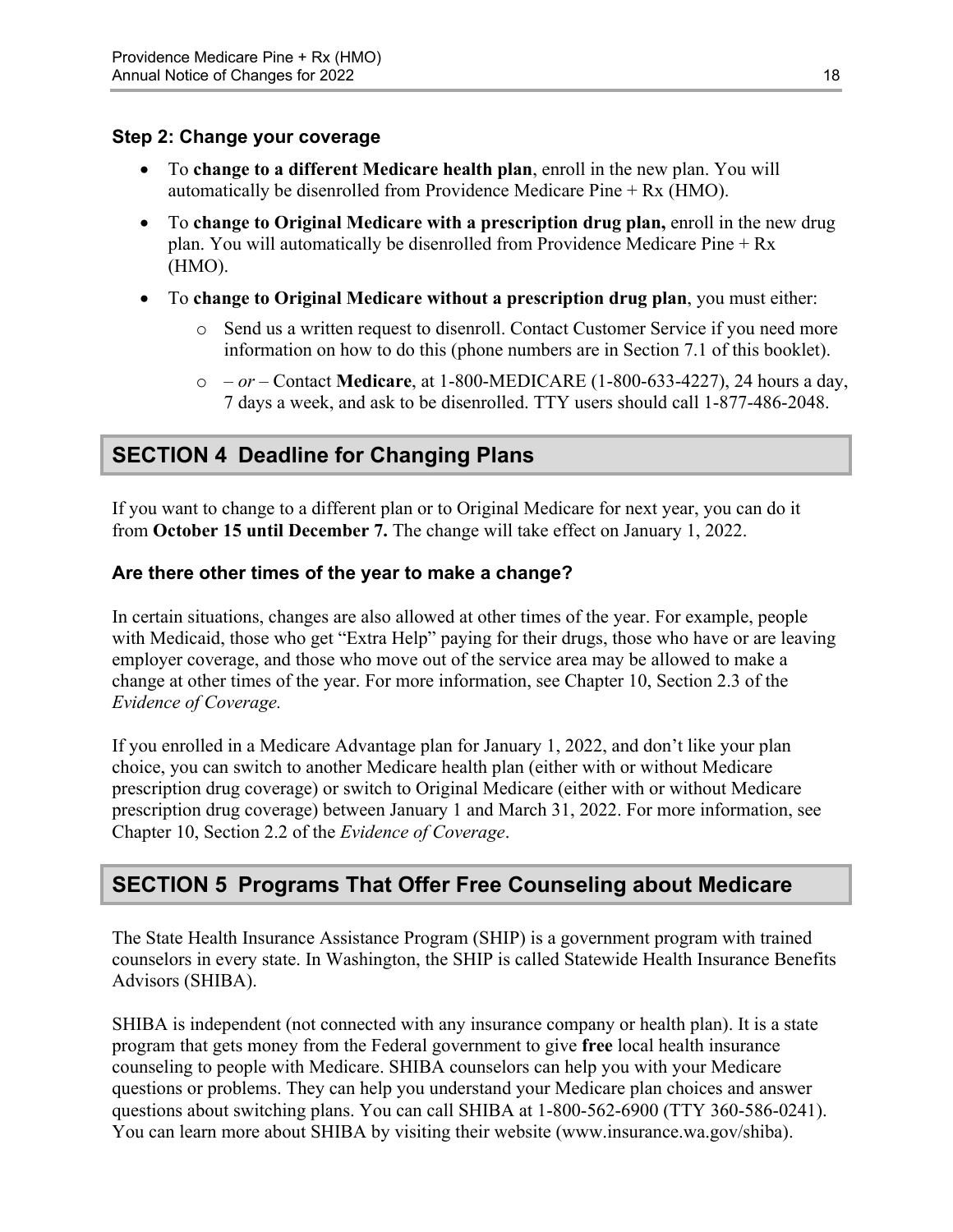# <span id="page-21-0"></span>**SECTION 6 Programs That Help Pay for Prescription Drugs**

You may qualify for help paying for prescription drugs.

- **"Extra Help" from Medicare.** People with limited incomes may qualify for "Extra Help" to pay for their prescription drug costs. If you qualify, Medicare could pay up to 75% or more of your drug costs including monthly prescription drug premiums, annual deductibles, and coinsurance. Additionally, those who qualify will not have a coverage gap or late enrollment penalty. Many people are eligible and don't even know it. To see if you qualify, call:
	- $\circ$  1-800-MEDICARE (1-800-633-4227). TTY users should call 1-877-486-2048, 24 hours a day/7 days a week;
	- $\circ$  The Social Security Office at 1-800-772-1213 between 7 am and 7 pm, Monday through Friday. TTY users should call, 1-800-325-0778 (applications); or
	- o Your State Medicaid Office (applications).
- **Prescription Cost-sharing Assistance for Persons with HIV/AIDS.** The AIDS Drug Assistance Program (ADAP) helps ensure that ADAP-eligible individuals living with HIV/AIDS have access to life-saving HIV medications. Individuals must meet certain criteria, including proof of State residence and HIV status, low income as defined by the State, and uninsured/under-insured status. Medicare Part D prescription drugs that are also covered by ADAP qualify for prescription cost-sharing assistance through Early Intervention Program (EIP). For information on eligibility criteria, covered drugs, or how to enroll in the program, please call EIP at 1-877-376-9316.

# <span id="page-21-1"></span>**SECTION 7 Questions?**

# <span id="page-21-2"></span>**Section 7.1 – Getting Help from Providence Medicare Pine + Rx (HMO)**

Questions? We're here to help. Please call Customer Service at 503-574-8000 or 1-800-603 2340. (TTY only, call 711). We are available for phone calls 8 a.m. to 8 p.m. (Pacific Time), seven days a week. Calls to these numbers are free.

### **Read your 2022** *Evidence of Coverage* **(it has details about next year's benefits and costs)**

This *Annual Notice of Changes* gives you a summary of changes in your benefits and costs for 2022. For details, look in the 2022 *Evidence of Coverage* for Providence Medicare Pine + Rx (HMO). The *Evidence of Coverage* is the legal, detailed description of your plan benefits. It explains your rights and the rules you need to follow to get covered services and prescription drugs. A copy of the *Evidence of Coverage* is located on our website at [www.ProvidenceHealthAssurance.com.](http://www.ProvidenceHealthAssurance.com) You may also call Customer Service to ask us to mail you an *Evidence of Coverage*.